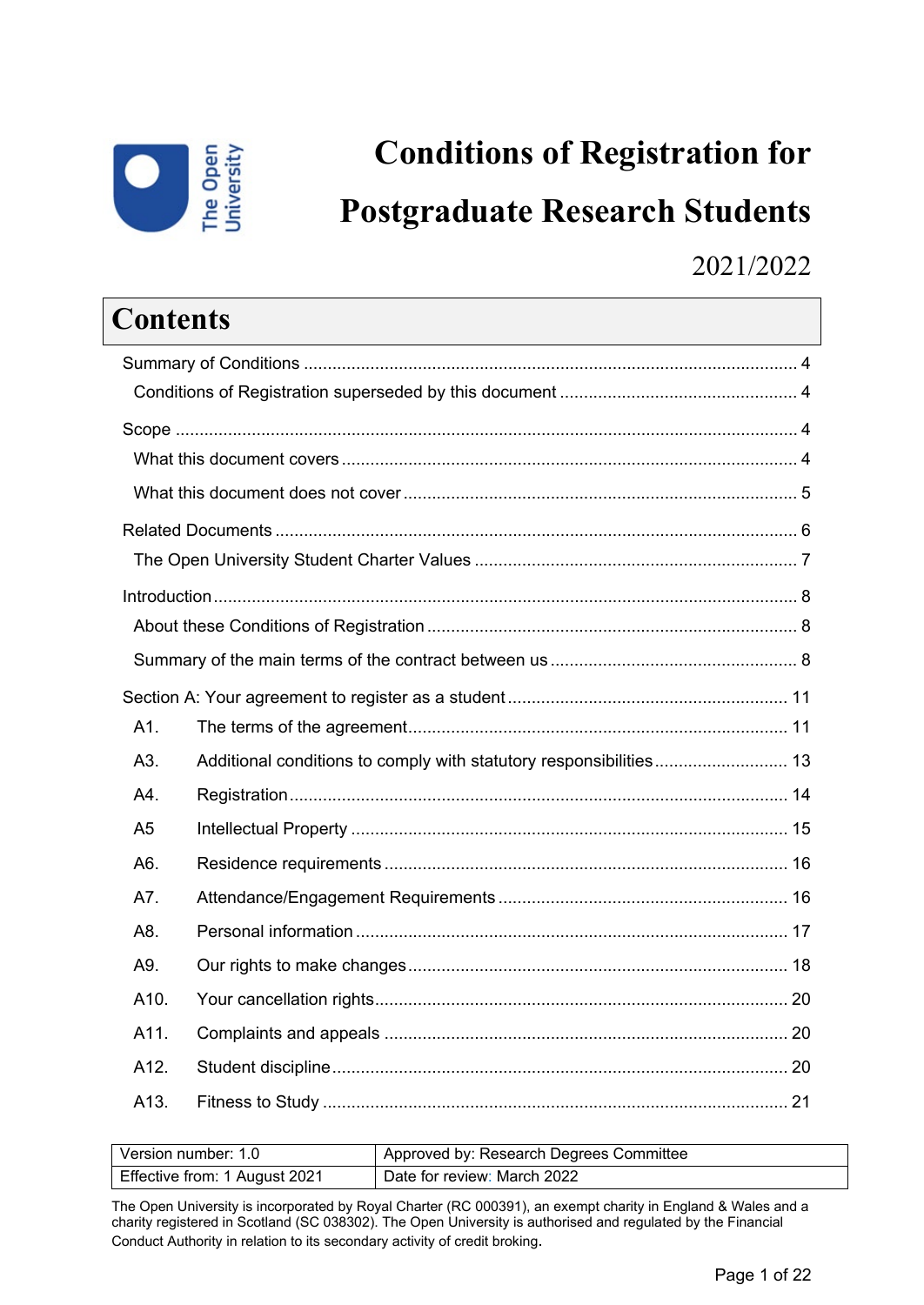| B1.              |  |
|------------------|--|
| B <sub>2</sub> . |  |
| B3.              |  |
| B4.              |  |
| B <sub>5</sub> . |  |
|                  |  |
| C1.              |  |
| C2.              |  |
| C <sub>3</sub> . |  |
| C4.              |  |
|                  |  |
| D <sub>1</sub>   |  |
|                  |  |
| E1.              |  |
| E2.              |  |
|                  |  |
| F1.              |  |
| F2.              |  |
| F3.              |  |
|                  |  |
| G1.              |  |
| G2.              |  |
| G3.              |  |
| G4.              |  |
| G5.              |  |
| G6.              |  |
|                  |  |
|                  |  |

| Version number: 1.0           | Approved by: Research Degrees Committee |
|-------------------------------|-----------------------------------------|
| Effective from: 1 August 2021 | Date for review: March 2022             |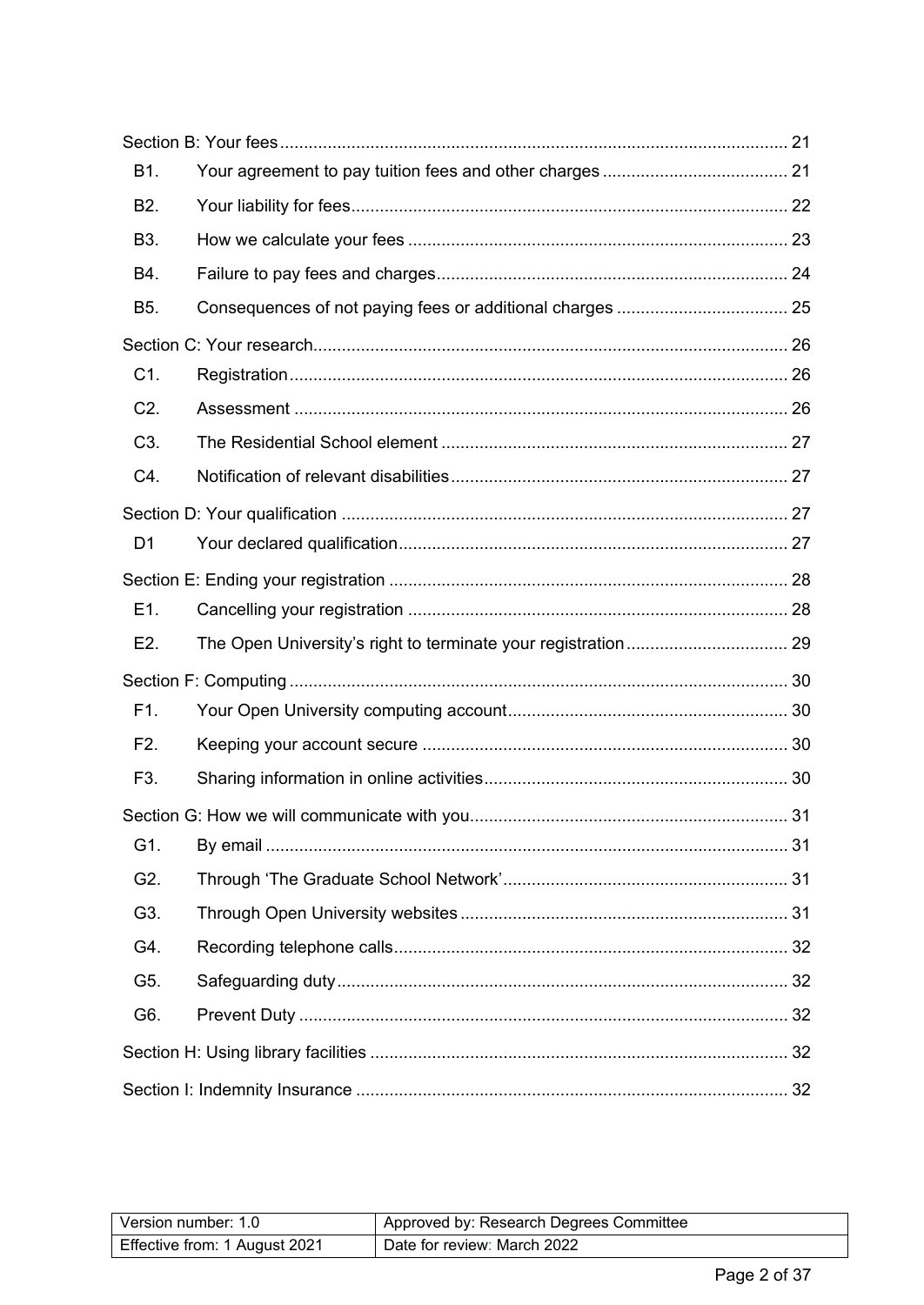| Version number: 1.0           | Approved by: Research Degrees Committee |
|-------------------------------|-----------------------------------------|
| Effective from: 1 August 2021 | Date for review: March 2022             |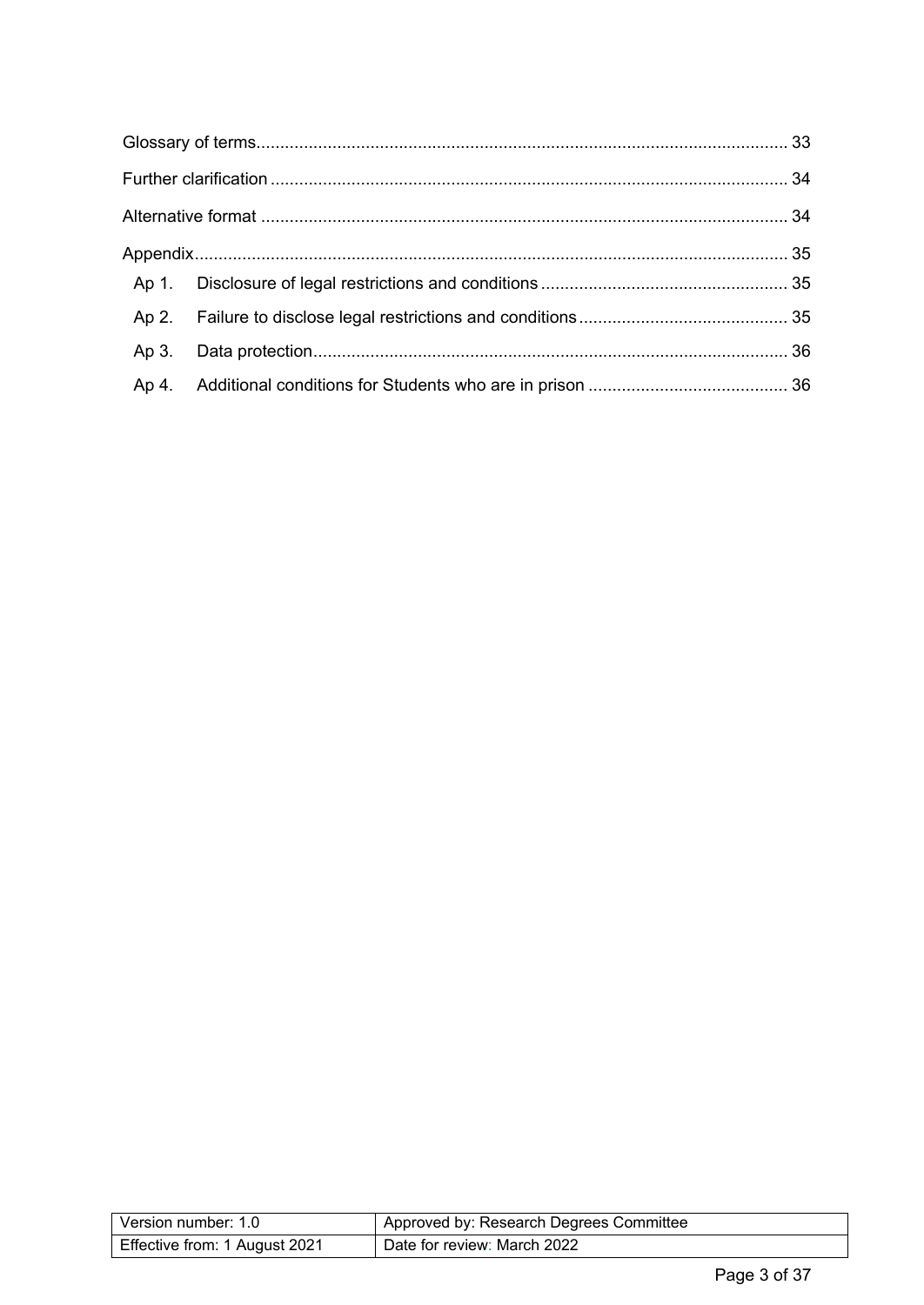# <span id="page-3-0"></span>**Summary of Conditions**

- The Conditions of Registration set out the terms and conditions ("Conditions") that apply to registration for postgraduate research qualifications studied with The Open University.
- These Conditions set out the terms of the agreement between you and The Open University. They also reference other policies, procedures, guidance documents. The Open University regulations and codes of practice listed in Related Documentation. Together, these documents set out the details of your rights and obligations as a student of The Open University.

### <span id="page-3-1"></span>**Conditions of Registration superseded by this document**

This document replaces the previous version of Conditions of Registration for Postgraduate Research Students 2020/21.

# <span id="page-3-2"></span>**Scope**

#### <span id="page-3-3"></span>**What this document covers**

These Conditions of Registration apply to students who register for postgraduate research qualifications, and set out the terms of the agreement between you and The Open University, including your rights and obligations as a student.

These Conditions apply to your study starting in the academic year 2021/22 (which runs from 1 August 2021 to 31 July 2022).

This document may be updated throughout the year to correct errors, improve clarity or accessibility, or to reflect changes in legal or regulatory requirements. If these amendments occur after you have registered, you will be notified by email of any significant changes to this document.

| Version number: 1.0           | Approved by: Research Degrees Committee |
|-------------------------------|-----------------------------------------|
| Effective from: 1 August 2021 | Date for review: March 2022             |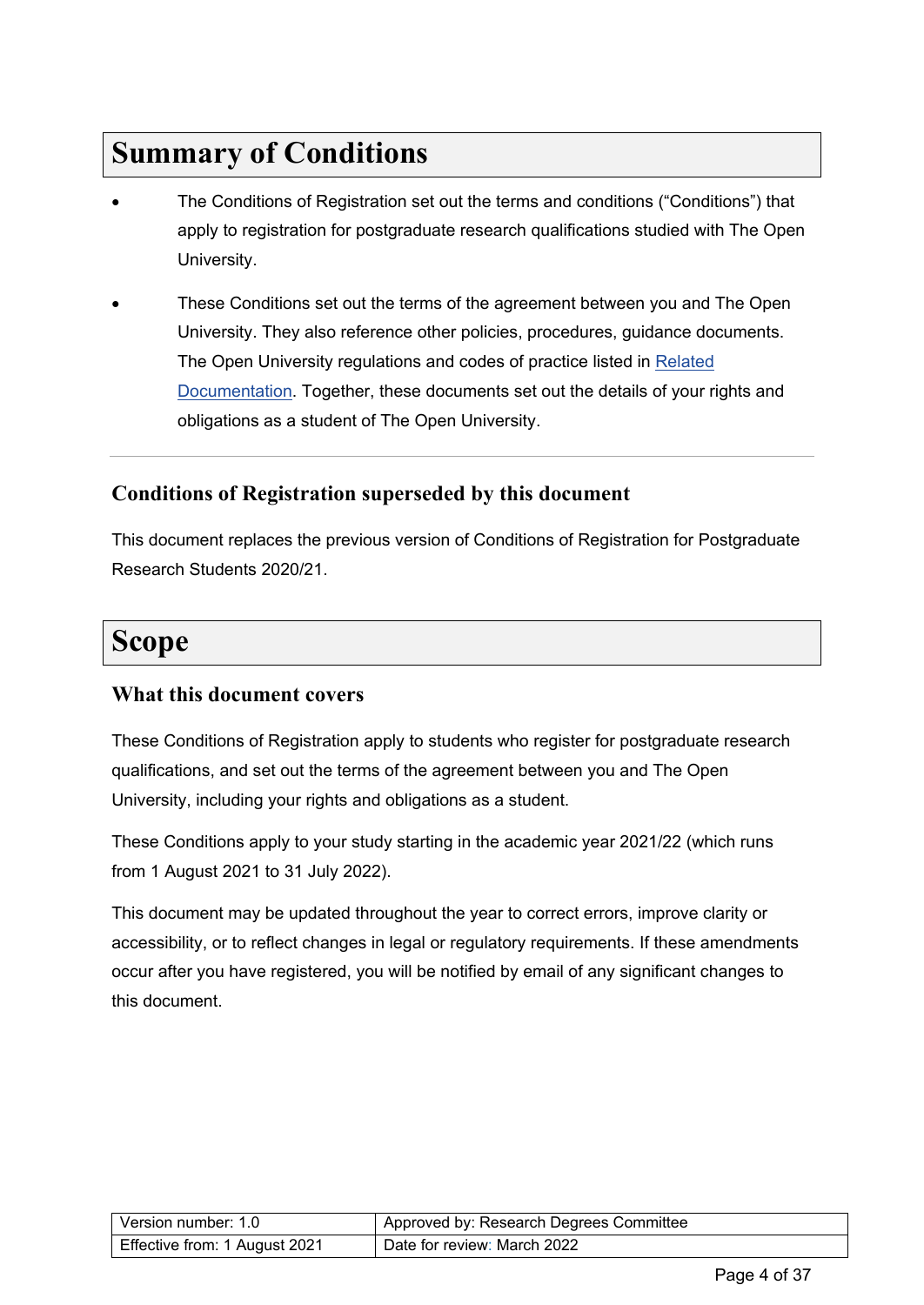These Conditions do not apply to the following:

- a) Undergraduate and Postgraduate taught students
- b) Those studying free courses on OpenLearn or FutureLearn.
- c) Those studying Short Courses. Please refer to the [Conditions of Registration \(Short](https://help.open.ac.uk/documents/policies/conditions-of-registration-short-courses)  [Courses\).](https://help.open.ac.uk/documents/policies/conditions-of-registration-short-courses)
- d) Those studying a Microcredential. Please refer to the [Terms and Conditions](https://help.open.ac.uk/documents/policies/terms-and-conditions-microcredentials-21)  [\(Microcredentials\).](https://help.open.ac.uk/documents/policies/terms-and-conditions-microcredentials-21)
- e) Those studying an Apprenticeship. Please refer to the [Conditions of Registration](https://help.open.ac.uk/documents/policies/conditions-of-registration-apprentices)  [\(Apprentices\).](https://help.open.ac.uk/documents/policies/conditions-of-registration-apprentices)
- f) Those studying a Vocational Qualification. Please refer to the [Conditions of](http://www.open.ac.uk/business/sites/www.open.ac.uk.business/files/files/Conditions%20of%20Registration.pdf)  [Registration \(Vocational Qualifications\).](http://www.open.ac.uk/business/sites/www.open.ac.uk.business/files/files/Conditions%20of%20Registration.pdf)

#### <span id="page-4-0"></span>**What this document does not cover**

These Conditions do not apply to the following group of students:

- a) Undergraduate and Postgraduate taught students
- b) Those studying free courses on OpenLearn or FutureLearn
- c) Those studying Short Courses. Please refer to Conditions of Registration (Short Courses) 2021/21.

| l Version number: 1.0         | Approved by: Research Degrees Committee |
|-------------------------------|-----------------------------------------|
| Effective from: 1 August 2021 | Date for review: March 2022             |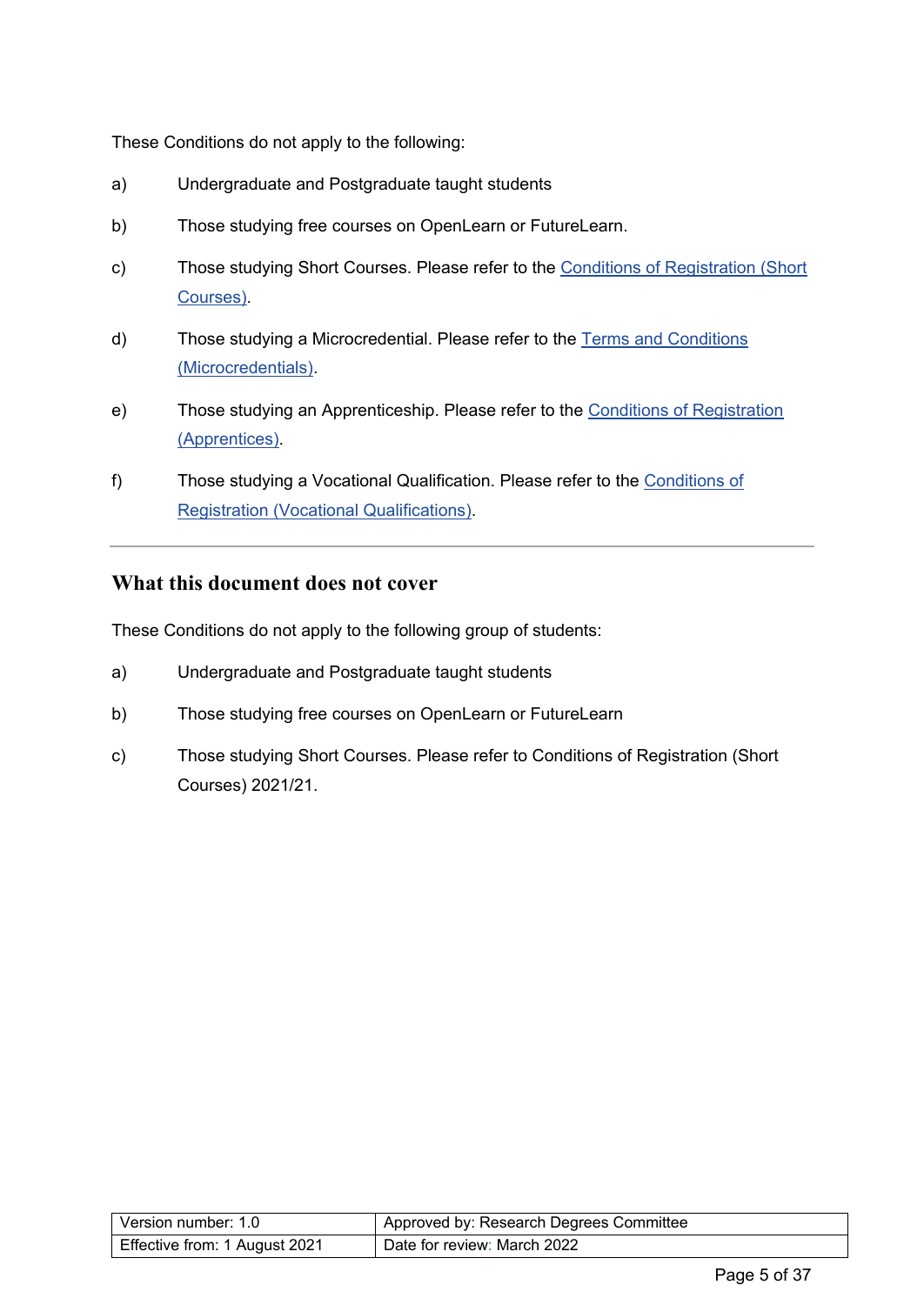# <span id="page-5-0"></span>**Related Documents**

Refer to the following documentation in conjunction with this document.

- [Fee Rules \(Postgraduate Research\) 2021/22](https://help.open.ac.uk/documents/policies/fee-rules)
- [Fee Rules \(Postgraduate Research ARC\)](https://help.open.ac.uk/documents/policies/fee-rules) 2021/22
- [Student Privacy Notice](https://help.open.ac.uk/documents/policies/privacy-notice)
- **[Code of Practice for Student Discipline](https://help.open.ac.uk/documents/policies/code-of-practice-student-discipline)**
- Code of Practice for Research
- **[Social Media Policy](https://help.open.ac.uk/documents/policies/social-media)**
- [Student Protection Plan](https://help.open.ac.uk/documents/policies/student-protection-plan)
- **[Student Computing Policy](https://help.open.ac.uk/documents/policies/computing)**
- [Research Degree Regulations](https://help.open.ac.uk/documents/policies/research-degree-regulations)
- **[Research Degree Handbooks](https://help.open.ac.uk/documents/policies/research-degrees-handbook)**
- Forms [and Guidance Graduate School Network \(open.ac.uk\)](https://www.open.ac.uk/students/research/forms-and-guidance)
- **Complaints [and Appeals Procedure](https://help.open.ac.uk/documents/policies/complaints-and-appeals-procedure)**

The full suite of Open University policies are available on the [Student Policy](https://help.open.ac.uk/documents/policies) and Regulations website.

| l Version number: 1.0         | Approved by: Research Degrees Committee |
|-------------------------------|-----------------------------------------|
| Effective from: 1 August 2021 | Date for review: March 2022             |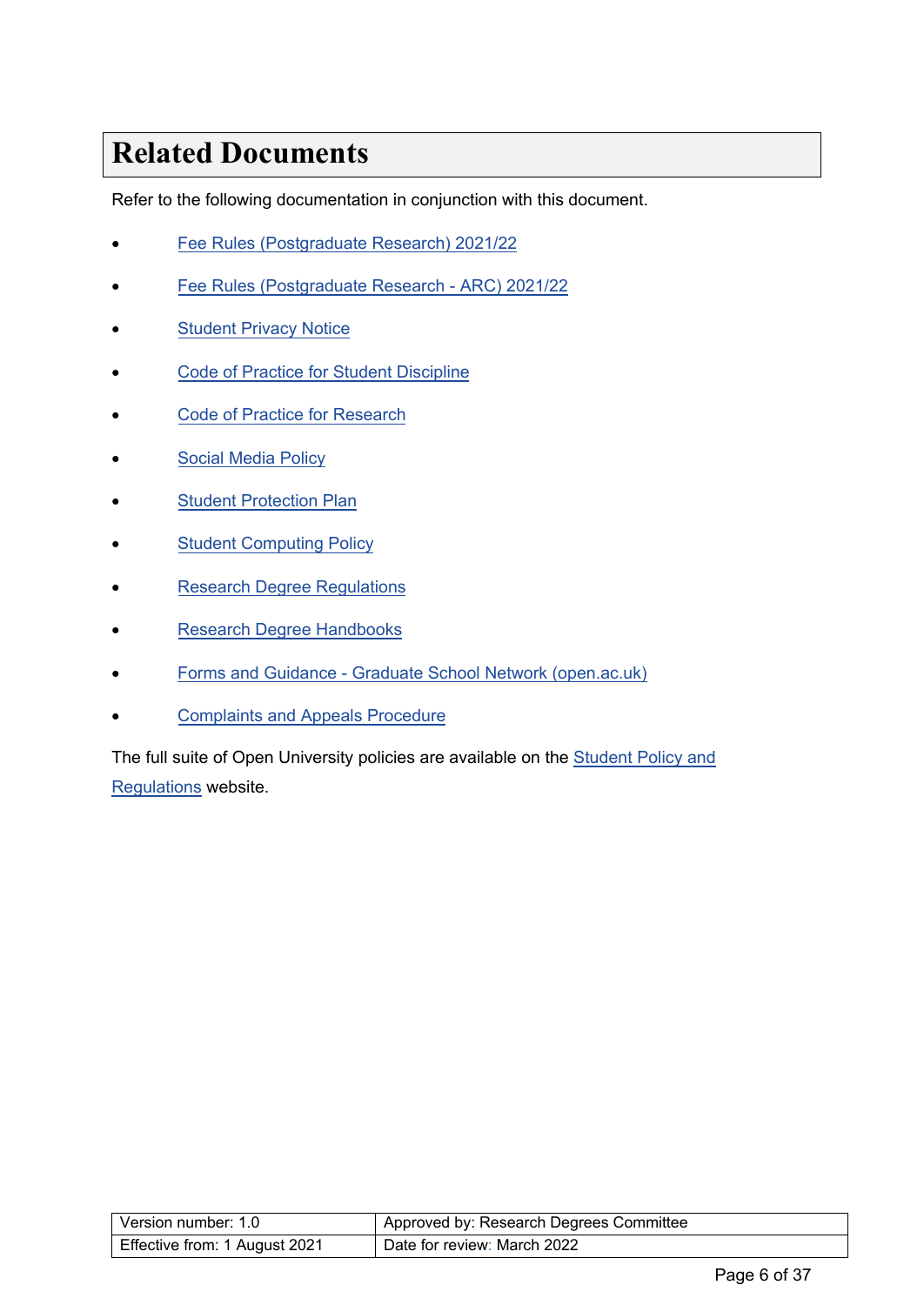### <span id="page-6-0"></span>**The Open University Student Charter Values**

This policy aligns with the following [Open University Student Charter](http://www.open.ac.uk/students/charter/) Principles:

- 1. We treat each other with courtesy and respect, respecting the rights of individuals to hold different beliefs and views and to express them appropriately.
- 2. We value diversity and challenge inequalities and we are stronger for doing so.
- 4. We communicate with each other in ways which are clear, relevant, accurate and timely.
- 7. We act ethically and transparently, providing and making use of fair and open means to deal with our concerns and grievances, learning from them.
- 9. As Students, we share the responsibility for learning and make a commitment to study and research using the resources and support services available, upholding the highest standards of academic integrity.
- 10. As staff, we each play our role in enabling high-quality learning and advancing knowledge and understanding through research and scholarly activity, ensuring every student is supported.
- 11. We work to maintain and enhance the standards and reputation of our University recognising the contributions that all members make to its success.

| l Version number: 1.0_        | Approved by: Research Degrees Committee |
|-------------------------------|-----------------------------------------|
| Effective from: 1 August 2021 | Date for review: March 2022             |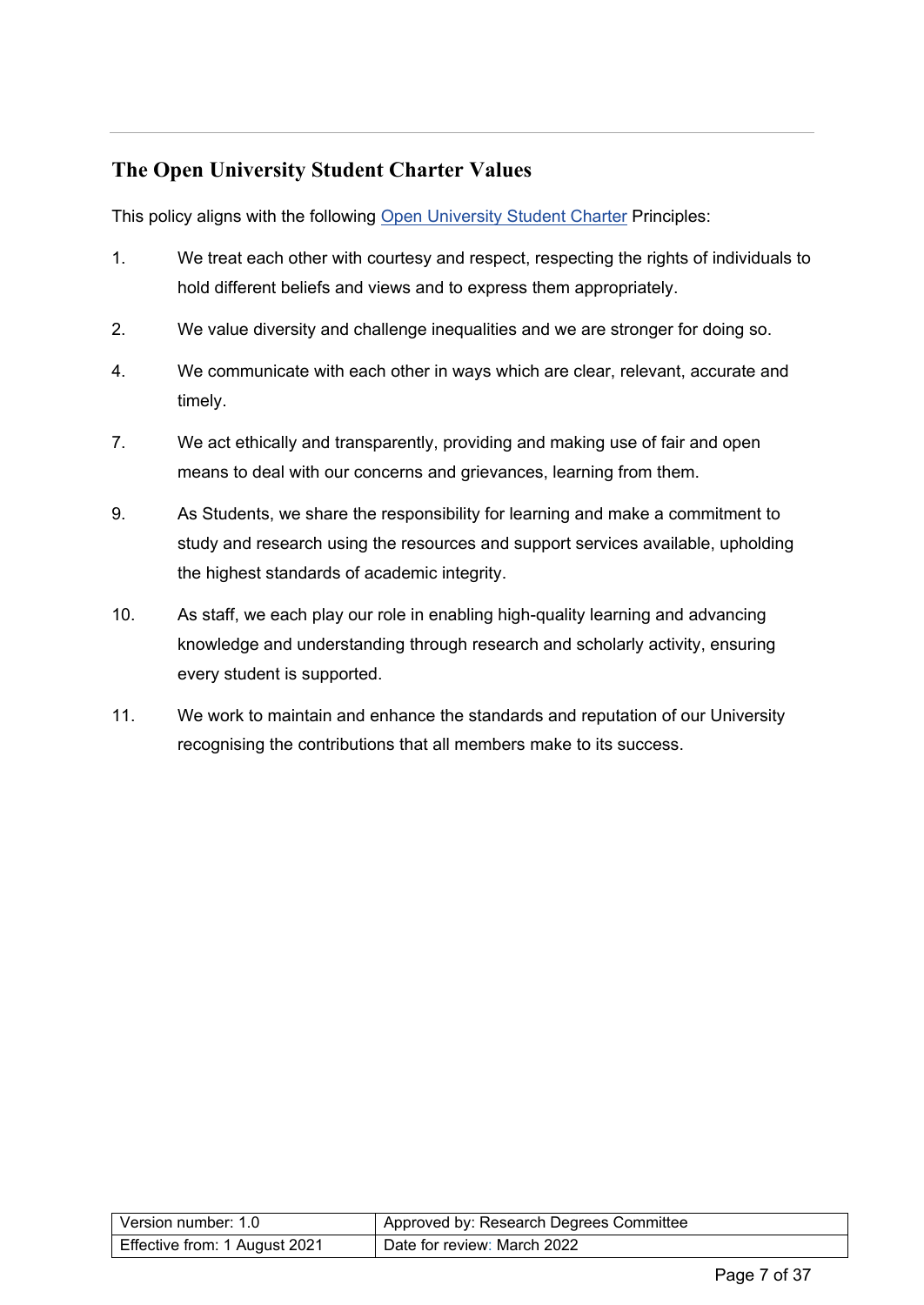# <span id="page-7-0"></span>**Introduction**

### <span id="page-7-1"></span>**About these Conditions of Registration**

These Conditions of Registration and the Registration Agreement set out the terms of the agreement between us. They refer to policies and procedures, to Open University regulations and to codes of practice. Together, these documents set out the details of your rights and obligations as a student of The Open University.

When you register to study with The Open University you are entering into a legal agreement with us which places legally binding obligations on each of us.

You should make sure that you understand what is expected of you and what you can expect from us. If there is anything in your Offer Letter, in these Conditions, or in any of the documents that are referred to that you do not understand, or that you wish to discuss, please contact the [Research Degrees Team](#page-33-2) before you complete your registration. You should also check your Offer Letter carefully before you submit your Acceptance of Offer Letter carefully before you submit it to make sure that all details are correct.

Should any details in the Offer Letter be incorrect please [contact us](#page-33-2) to tell us what changes are required.

#### <span id="page-7-2"></span>**Summary of the main terms of the contract between us**

This section sets out a brief summary of the main terms of your contract to study with The Open University. The full terms are set out throughout this document and in the other policy and regulatory documents referred to within this document.

- 1. This is a legally binding agreement between you and The Open University, to study an Open University postgraduate research degree
	- a) You have a statutory right to cancel your Registration Agreement with The Open University within 14 calendar days of the date of completing the Registration Agreement.

| Version number: 1.0           | Approved by: Research Degrees Committee |
|-------------------------------|-----------------------------------------|
| Effective from: 1 August 2021 | Date for review: March 2022             |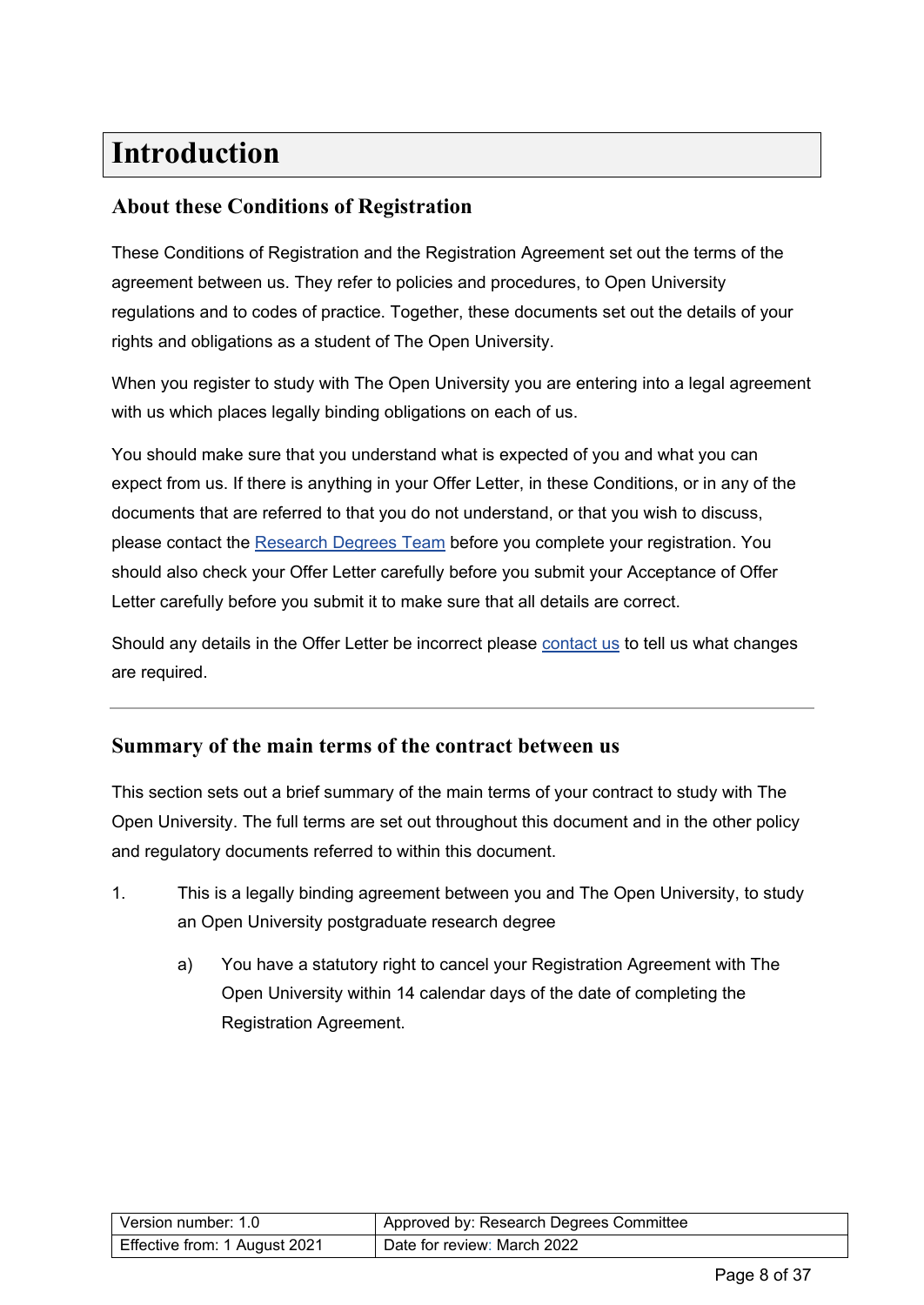- b) If you withdraw your registration more than 14 calendar days after the date of completing the Registration Agreement, you may still do so, but you may, in certain circumstances, remain liable to pay fees. (May 2021): Please note students may encounter additional postage costs (such as VAT and customs charges) for materials sent to an address in Continental Europe.
- 2. You agree to pay the fees for your qualification, unless you are in receipt of a studentship, a fee waiver or your fees are being met by a third party as outlined in your Offer Letter. If you do not pay your fees, The Open University can end this agreement and/or can take legal action to recover unpaid fees from you in line with our [Student Debt Policy.](https://help.open.ac.uk/documents/policies/student-debt-policy) Access to email accounts and Open University materials will not be given until fees have been paid in full.
- 3. There may be additional costs to study. These include the costs of materials (e.g. chemicals, access to specialist software, books and journals, stationery, computers and printing) and travel to and from the place of study or an examination. By applying to study at The Open University and agreeing to the offer of registration, you expressly agree to meet these additional expenses.
- 4. We will use your personal information to maintain your student record, to provide support for your studies and for other facilities. Please see the [Student Privacy](https://help.open.ac.uk/documents/policies/privacy-notice)  [Notice](https://help.open.ac.uk/documents/policies/privacy-notice) for more information. We will only share your information with others in accordance with our [Student Privacy Notice.](https://help.open.ac.uk/documents/policies/privacy-notice)
- 5. We will provide you with supervision, training and support as described in the online prospectus and in the Research Degree Handbooks.
- 6. You agree to study for the qualification, make reasonable use of the support provided and to carry out activities as required for that qualification.
- 7. There is no guarantee of academic success. The Open University will use its academic judgement to decide whether you have met the learning outcomes for the degree that you are studying.

| Version number: 1.0           | Approved by: Research Degrees Committee |
|-------------------------------|-----------------------------------------|
| Effective from: 1 August 2021 | Date for review: March 2022             |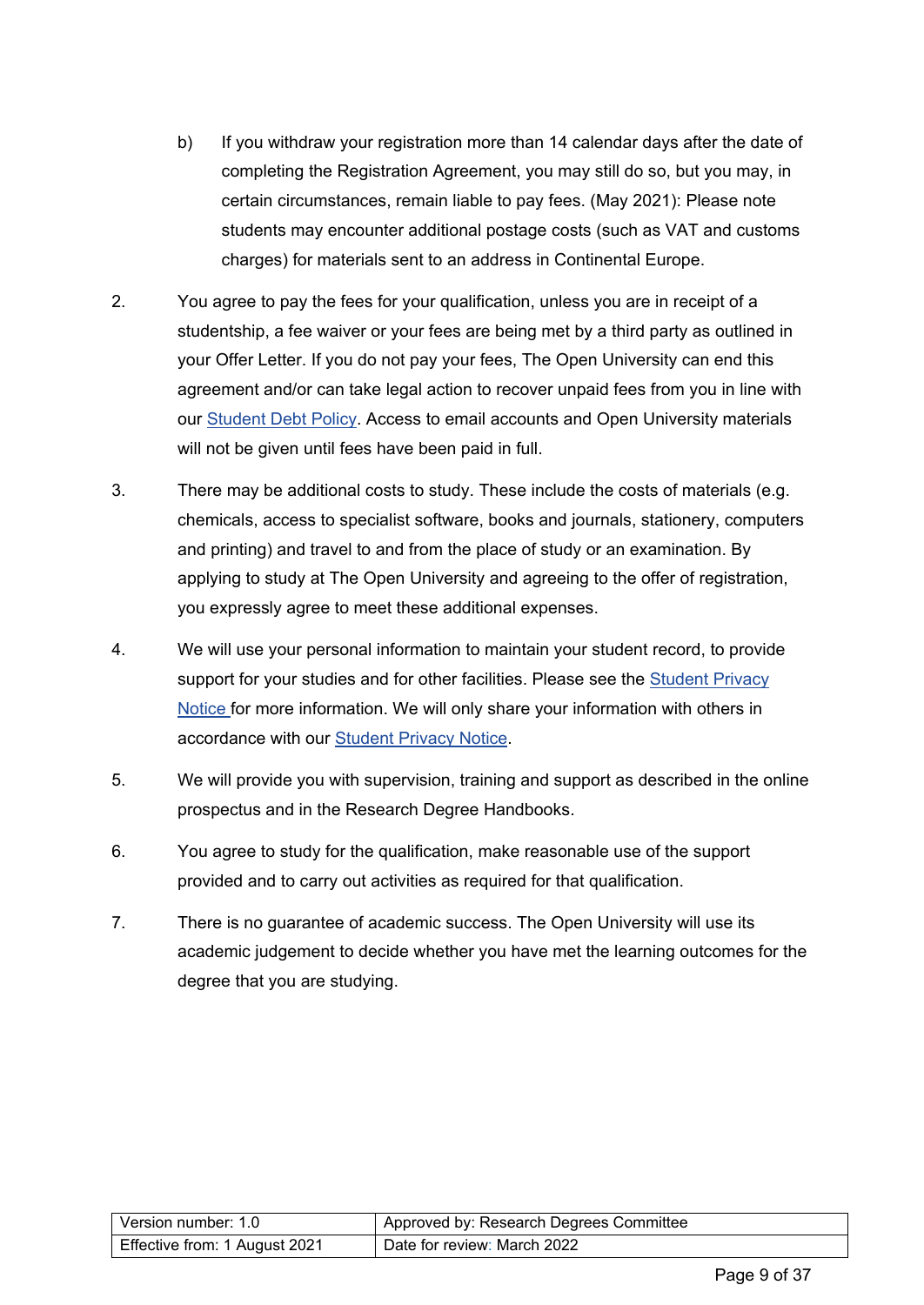- 8. In order to remain registered on the programme you must maintain academic progress, in order to be successful, you must submit and defend your thesis to the satisfaction of the examination panel appointed to evaluate your research. In some circumstances you will be given an opportunity to make corrections and or resubmit your thesis.
- 9. If you are required to resubmit your thesis a further fee is payable. The level of fees may change as set out in the Fee Rules / Fee Rules (ARC). If you do not achieve the qualification you will not be entitled to a refund of fees.
- 10. If you wish to change your mode of study (e.g. full-time to part-time), you may apply to do so only in accordance with the regulations [Research Degree Regulations.](https://help.open.ac.uk/documents/policies/research-degree-regulations)
- 11. The Open University can apply conditions to your study or cancel your registration if it is reasonably necessary to do so for reasons of health, safety and welfare of yourself or others, or academic misconduct, or to comply with statutory responsibilities.
- 12. The University can end this agreement if:
	- a) You have provided us with false or misleading information;
	- b) You have not done something you were required to do to as a condition of your registration (for example, to pass upgrade);
	- c) You do not pay your fees;
	- d) You are found to have committed a serious breach of the [Code of Practice for Student Discipline](https://help.open.ac.uk/documents/policies/code-of-practice-student-discipline) or the [Code of Practice for Research,](http://www.open.ac.uk/research/plans-policies) or any breach of restrictions placed on your access to study.
- 13. You will be given an Open University computing account, which you must use responsibly and in accordance with the [Student Computing Policy.](https://help.open.ac.uk/documents/policies/computing)
- 14. You must provide us with your contact details and keep them up to date.
- 15. We will communicate with you through your Open University email account, through the Graduate School Network and other Open University websites. It is your responsibility to check for messages regularly. Please note we will only contact you on your assigned @open.ac.uk email account.

| Version number: 1.0           | Approved by: Research Degrees Committee |
|-------------------------------|-----------------------------------------|
| Effective from: 1 August 2021 | Date for review: March 2022             |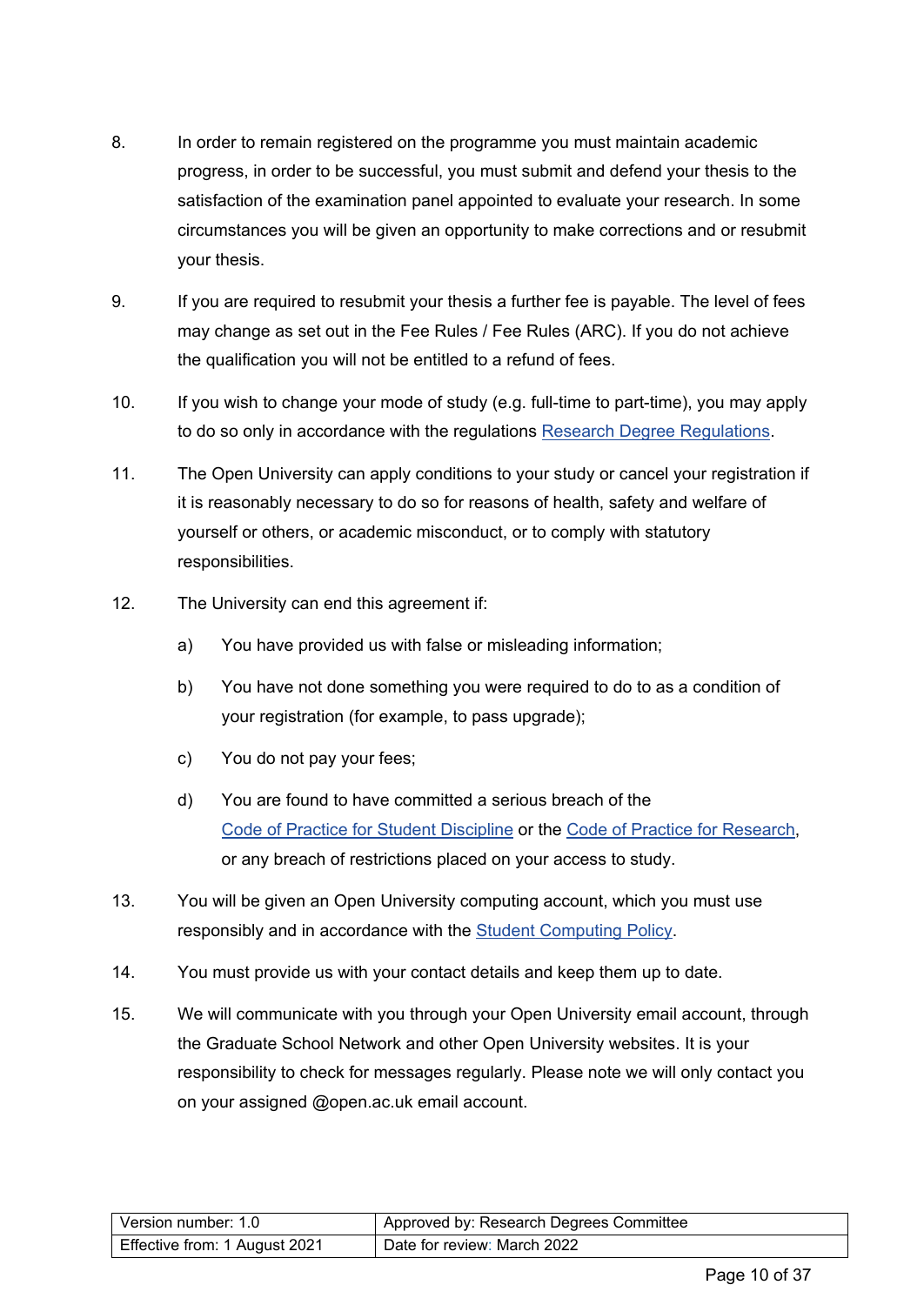- 16. Under the Welsh language standard and with specific reference to this policy students may;
	- a) Communicate with the OU in Welsh and tell the OU if they would like to receive automated communications in Welsh.
	- b) Have access to a specific complaints procedure under the Welsh language standards.
	- c) Submit written assessment in Welsh.

### <span id="page-10-0"></span>**Section A: Your agreement to register as a student**

#### <span id="page-10-1"></span>**A1. The terms of the agreement**

When, The Open University formally accepts in writing, by letter or email, your application to register to study with The Open University, we are entering into a legal agreement with each other.

- a) These Conditions of Registration and the Offer Letter and any supplementary documentation referred to therein contain the terms of the agreement between us. They incorporate and are subject to the rules, regulations, policies and procedures which are made under the Charter and Statutes of The Open University and which are referred to in this document. Together, they set out the rights and responsibilities of each of us which will apply while you are a registered student.
- b) In addition, If you are registering for a qualification supported by a third party you may also be required to enter into a supplementary agreement, any such agreement will form part of these Conditions and must be read in conjunction with them.
- c) In addition, If you are registering for a qualification which is offered under a partnership agreement between The Open University and another educational institution ('your Local Research Centre' e.g. an Affiliated Research Centre), some of the services and facilities provided to you under this agreement may be provided to you by the Local Research Centre on behalf of The Open University and not all services or facilities may be available. The fee arrangements may also vary, but you will be told separately about the specific arrangements that will apply to you.

| Version number: 1.0           | Approved by: Research Degrees Committee |
|-------------------------------|-----------------------------------------|
| Effective from: 1 August 2021 | l Date for review: March 2022           |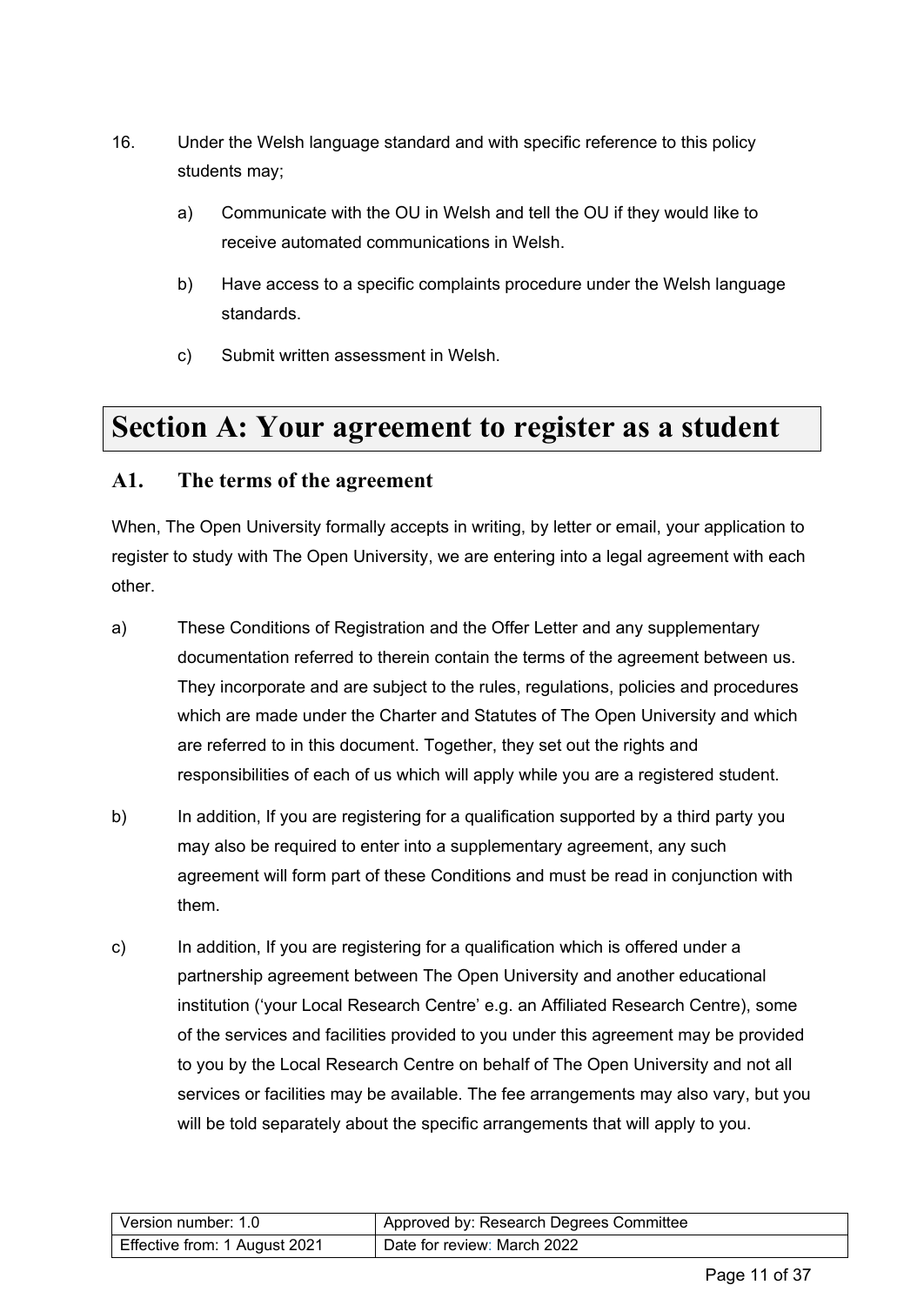You may also be required to enter into a supplementary agreement with The Open University and/or the Local Research Centre. Any agreement made under this provision with The Open University will form part of these Conditions and must be read in conjunction with them.

- d) The Offer Letter, the Conditions and the rules, regulations, policies and procedures which form part of it, and any supplementary agreement required under Condition A1b), A1c) contain the entire agreement between us. If, at any time, any Open University employees or agents have agreed anything inconsistent with the Conditions of Registration, the Conditions of Registration will always take priority, unless formally agreed in writing by The Open University.
- e) The Open University Research Committee acting on behalf of the Senate may change rules, regulations, policies and procedures in the circumstances set out in the [Research Degree Regulations.](https://help.open.ac.uk/documents/policies/research-degree-regulations) The Research Committee will give you reasonable notice of changes to the regulations and rules, and the date they take effect. Please refer to the Principles section of the [Research Degree Regulations.](https://help.open.ac.uk/documents/policies/research-degree-regulations) These Conditions will incorporate and be subject to changes that take effect during the period for which these Conditions apply.
- f) It is your responsibility as a student to ensure that the qualification you are registering to study is recognised by the appropriate professional body or employer and/or country within which you intend to utilise that study.
- g) These Conditions, the Offer Letter, and The Open University rules, regulations, policies and procedures referred to herein shall be governed and interpreted in accordance with the laws of England and Wales and all disputes arising from these documents or in relation to them shall be subject to the exclusive jurisdiction of the English courts.

#### A2. **Additional conditions for the protection of persons**

A2.1 Disclosure of a criminal conviction is not a requirement to study at The Open University. However, students who are currently, or become, subject to an order, restriction or arrangement imposed by a court or by an authorised body must make us aware immediately of any conditions which may prevent them from fully engaging with their research and the wider University community.

| Version number: 1.0           | Approved by: Research Degrees Committee |
|-------------------------------|-----------------------------------------|
| Effective from: 1 August 2021 | Date for review: March 2022             |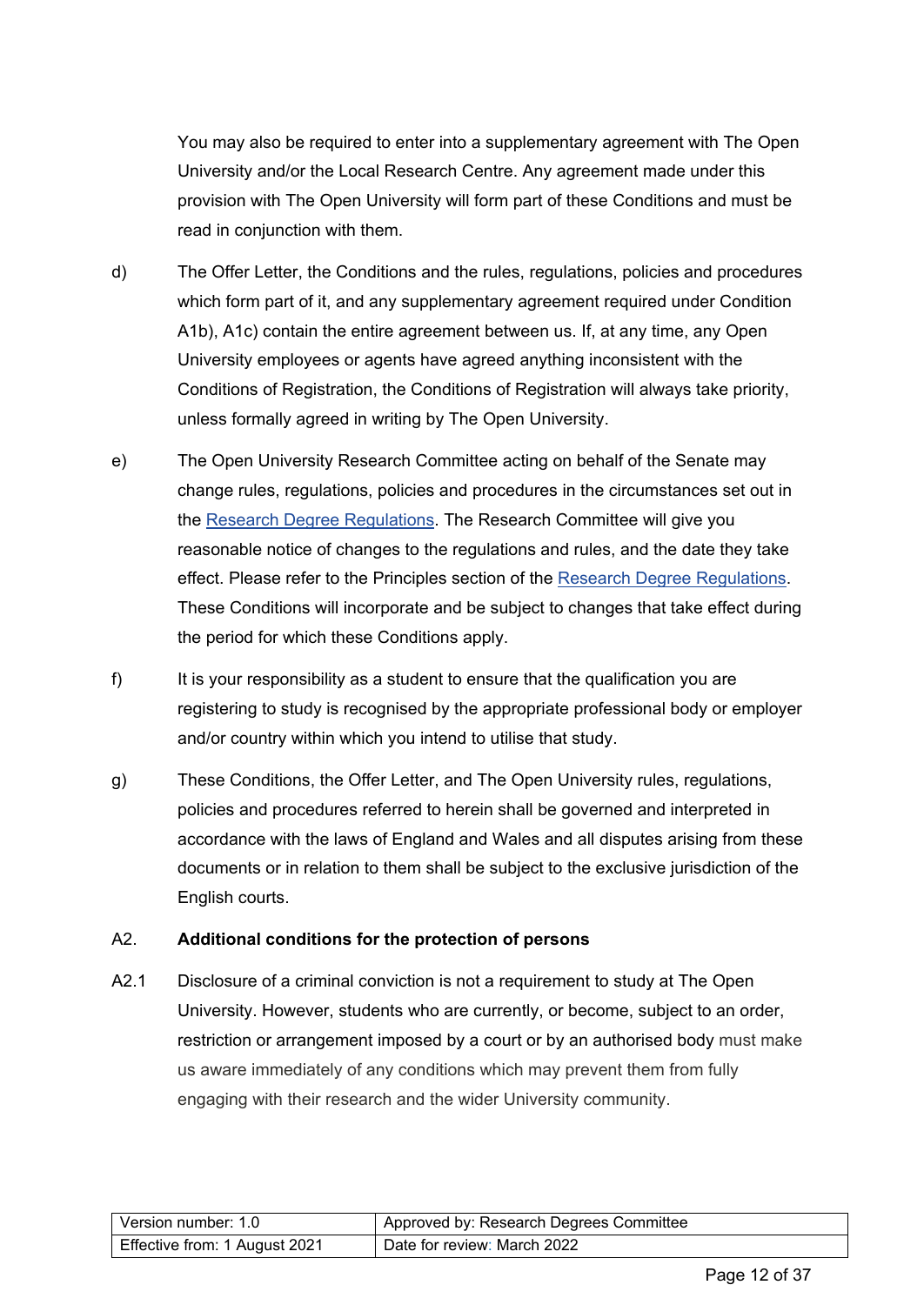- A2.2 This disclosure helps us support students in complying with any conditions while studying with The Open University and fulfils our safeguarding obligations and includes those subject to Sex Offender Registration and Sexual Harm Prevention Orders (in the United Kingdom; or equivalent Orders for outside of the United Kingdom).
- A2.3 In circumstances where legal restrictions and conditions make a student's research impractical, The Open University will undertake to make reasonable adjustments and suggest alternative options where practicable.
- A2.4 The Open University provides services to give specialist advice and support to students entering our student community from many different walks of life. Students coming to The Open University with a spent or unspent conviction may find it useful to connect with these services and gain additional support as part of their study with us. Any disclosure to utilise a service (e.g. careers advice) is dealt with confidentially, and you will only be asked for the information relevant to the service you require. If appropriate, a referral will be made to our specialist support team who will be able to provide further guidance and support if your disclosure impacts on your study.

For further guidance on disclosure please refer to the [Appendix,](#page-33-3) our Supporting Students in [Secure Environments](http://www.open.ac.uk/secure-environments/) web pages, or, contact the Community Support, Students in Secure Environments.

#### <span id="page-12-0"></span>**A3. Additional conditions to comply with statutory responsibilities**

- A3.1 The Open University may impose conditions or vary the terms on which you study and/or access services and facilities. Action may be taken if, in the opinion of The Open University, it is reasonably necessary to do so in order to comply with its duties to protect the health and safety of Students, staff, contractors and members of the public.
- A3.2 Conditions may be imposed or terms may be varied by The Open University in order to meet its duties with respect to the safeguarding of young persons or vulnerable and protected adults, or in order to comply with its obligations under the Equality Act 2010 in England, Scotland and Wales; the Disability Discrimination Act 1995 for Northern Ireland; or any other statutory duty or obligation.

| l Version number: 1.0         | Approved by: Research Degrees Committee |
|-------------------------------|-----------------------------------------|
| Effective from: 1 August 2021 | Date for review: March 2022             |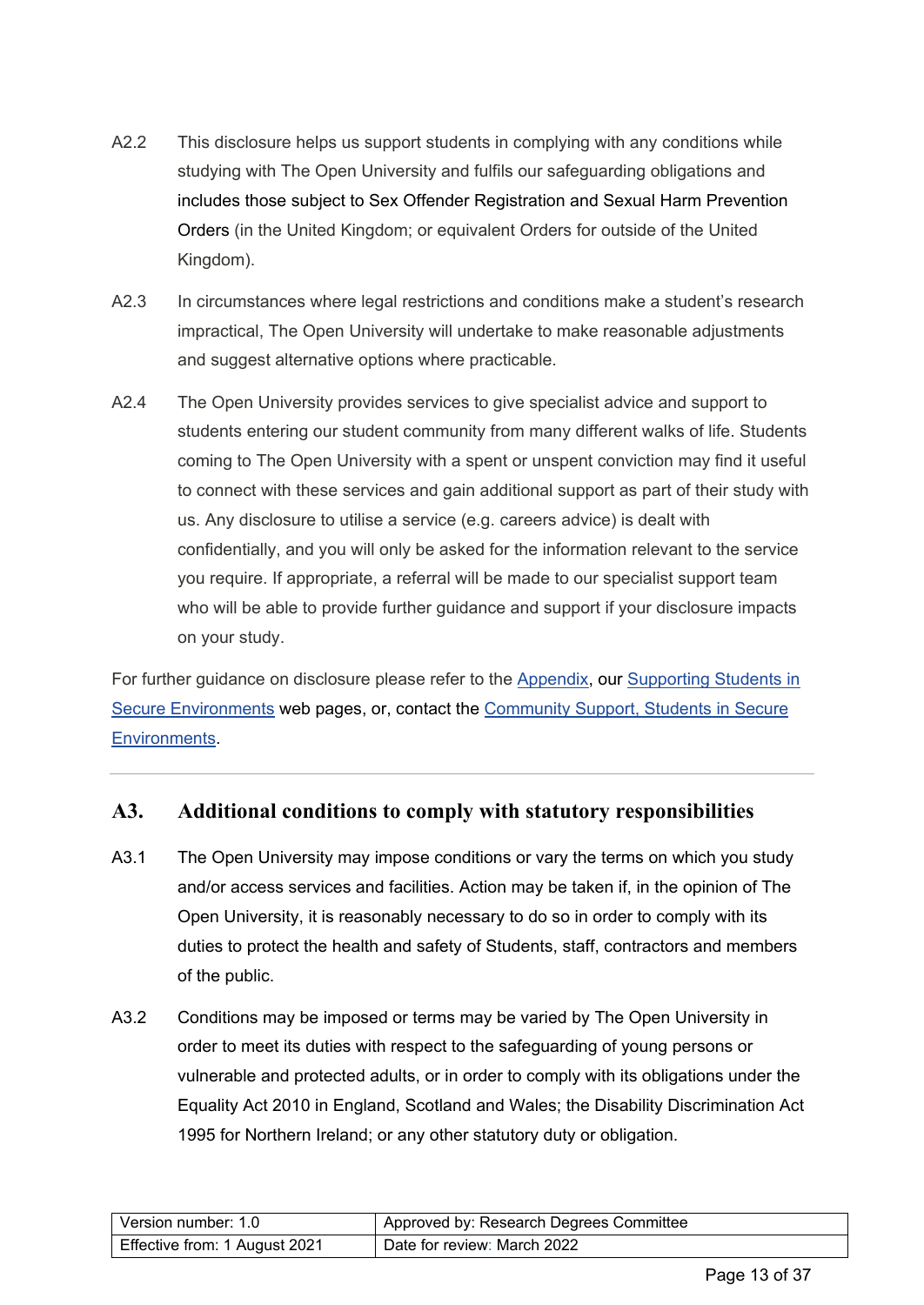- A3.3 In order to fulfil The Open University's Safeguarding duty (in line with the [Safeguarding Policy](https://help.open.ac.uk/documents/policies/ensuring-the-safety-of-children-and-vulnerable-protected-adults) and Section G5), Open University employees or agents have a statutory obligation to disclose relevant information to the internal Safeguarding team or external parties (for example, Child and Adult Protection Services, or the emergency services).
- A3.4 In order to fulfil [The Open](https://help.open.ac.uk/documents/policies/prevent-principles) University's Prevent duty (in line with The Open [University Prevent Principles](https://help.open.ac.uk/documents/policies/prevent-principles) and Section G6), Open University employees, Students or agents have a statutory obligation to report concerns that an Open University staff member or Student is at risk of being drawn into terrorism to The Open University Prevent team for investigation.

#### <span id="page-13-0"></span>**A4. Registration**

- A4.1 The Offer of registration will come into force when The Open University confirms formally (by sending you an offer letter by email) and received an acceptance from you confirming your compliance with the terms and conditions of registration. You will be required to register in person, presenting original or certified copies of all documentation required, as detailed in your Offer Letter. This constitutes the Registration Process. The Registration Agreement will come into force upon completion of the Registration Process. Your application to register as a student of The Open University is subject to you satisfying to The Open University that:
- A4.2 Your application to register as a Student of The Open University is subject to you satisfying to The Open University of the following:
	- a) You have met the general requirements for registration set out in the [Research Degree Regulations.](https://help.open.ac.uk/documents/policies/research-degree-regulations)
	- b) if applicable, you have met any requirements for registration for a qualification set out in the specific regulations governing your qualification;
	- c) if applicable, you have entered into a supplementary agreement as required under Condition A1b) or A1c) above;
	- d) if applicable, you disclose any legal restrictions or conditions under Condition A2 above,

| l Version number: 1.0         | Approved by: Research Degrees Committee |
|-------------------------------|-----------------------------------------|
| Effective from: 1 August 2021 | Date for review: March 2022             |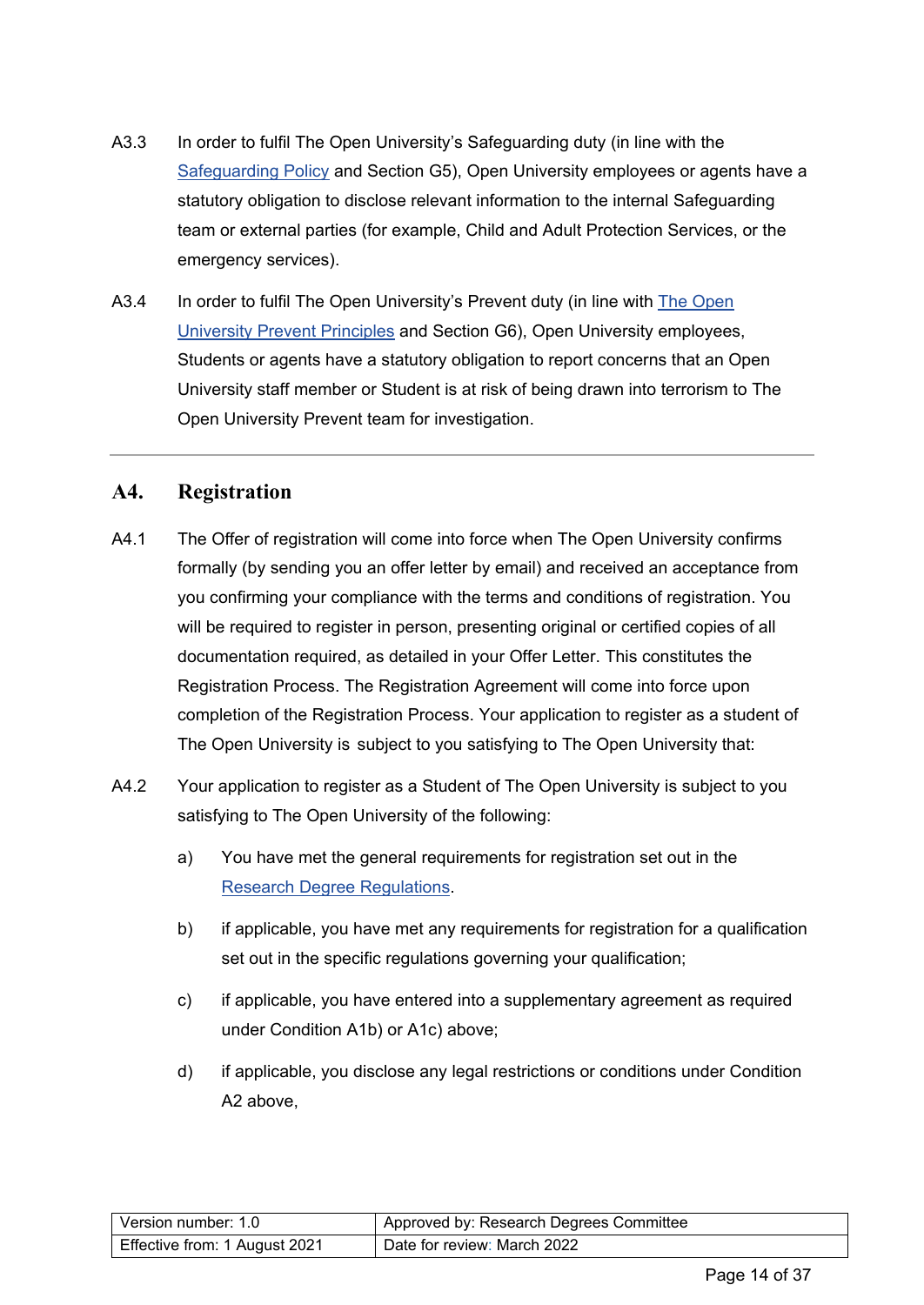- e) you have paid the relevant fee or provided an approved payment method;
- f) you have met any additional residence requirements or provided required evidence and requested a waiver of the regulation regarding residency.

### <span id="page-14-0"></span>**A5 Intellectual Property**

- A5.1 Intellectual property (IP) generated through research carried out at the university belongs to The Open University. It is a condition of registration that research students assign any IP arising from their research to the university, with the exceptions listed below.
- A5.2 The Open University retains ownership of the following IP: Original inventions, design rights and copyright in all materials produced during the course of an Open University studentship or in work specifically assigned to a student. This includes written, broadcast and recorded work, computer programs, research information on Open University websites, iTunes, videos and any other forms of storage. Please note that copyright in software, databases, questionnaires and data collected is owned by The Open University and should not be included in papers or books where the IP is assigned to a publisher or other third party.
- A5.3 Copyright in the following is owned by the student (and any co-authors): thesis, personal notes (excluding laboratory notes), books that are not part of a university course, journal articles, conference papers, presentations.
- A5.4 Where research is sponsored by a third party, contractual arrangements must be in place to set out The Open University's position on research IP. Such arrangements might include third party ownership of IP arising from research, and therefore students must assign the IP to The Open University so that the university can comply with its contractual obligations.
- A5.5 Further information relating to research IP is contained in the [Intellectual Property Commercialisation Handbook.](http://www.open.ac.uk/students/research/forms-and-guidance)
- A5.6 Students can contact the [RES Research and Enterprise Office](mailto:enterprise@open.ac.uk) for advice and guidance relating to research IP.

| l Version number: 1.0         | Approved by: Research Degrees Committee |
|-------------------------------|-----------------------------------------|
| Effective from: 1 August 2021 | Date for review: March 2022             |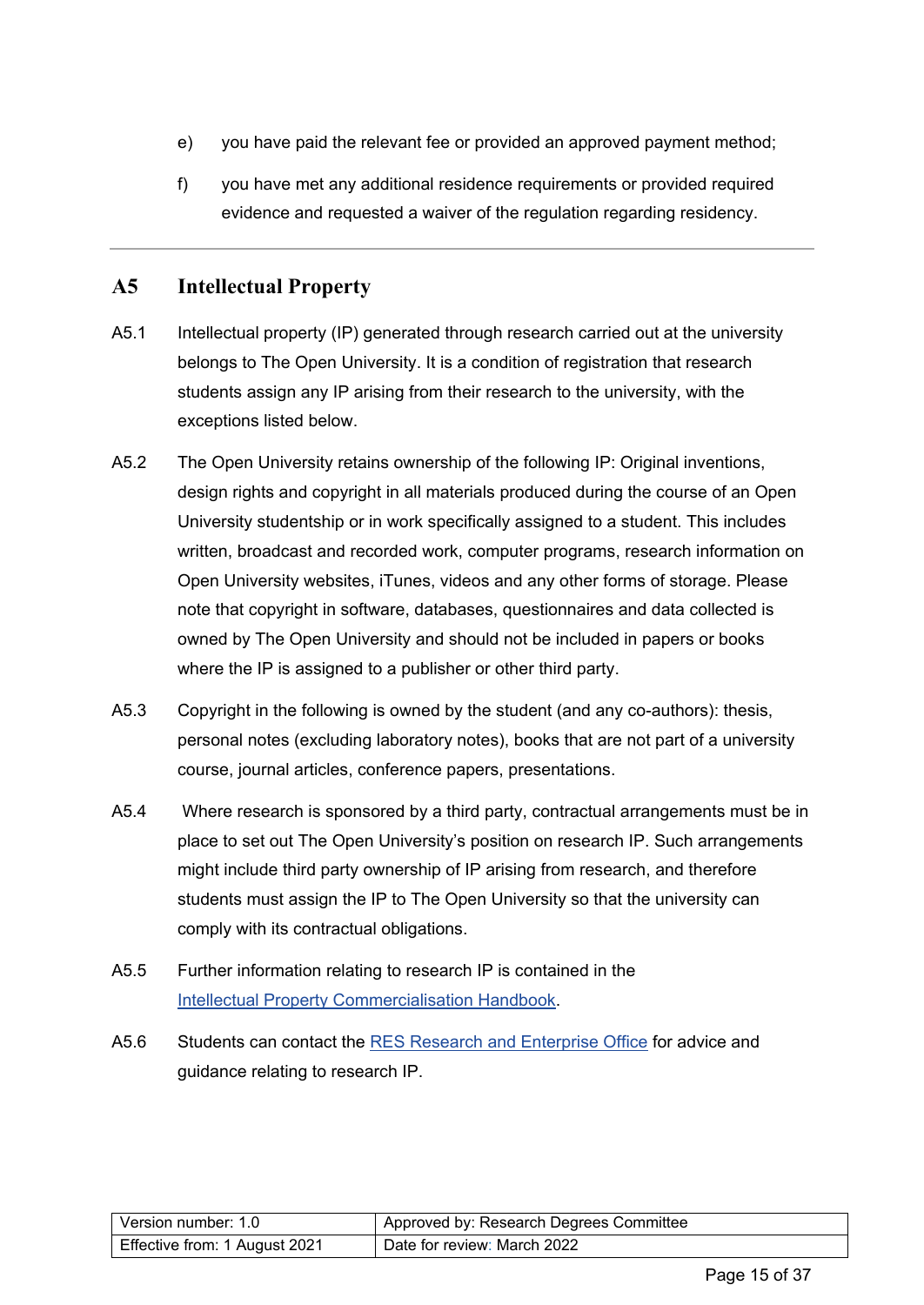#### <span id="page-15-0"></span>**A6. Residence requirements**

- A6.1 You will be eligible to register to study with us if you are resident in the UK as a UK citizen, or if you are a European citizen applying for Settlement or Pre-settlement status, or if you are an overseas national on a Entrepreneur, Skilled worker, spouse or with a Student Route Visa where The Open University or a Local Research Centre is the sponsor.(Please note this is subject to change please see UKVI website for Guidance [on applications for UK Student Route Visa\).](https://www.gov.uk/government/publications/guidance-on-application-for-uk-visa-as-tier-4-student)
- A6.2 If you are currently resident in the UK on a visitor visa, student visitor visa or working holiday visa, which only allows a stay in the UK for up to six months, you will not be eligible to register.
- A6.3 If you are not resident in the UK you may only register:
	- a) for those qualifications which permit overseas residency
	- b) where you are registered through a Local Research Centre
	- c) where you are in receipt of a residency waiver
- A6.4 When you register, you must provide your home address. If you live outside of the UK, you should **only** provide us your work or care of (c/o) address if exceptional permission has been granted to do so. This allows The Open University to accurately determine the fee you are liable to pay, as outlined in our Fee Rules/Fee Rules (ARC). If you are unsure or would like to seek exceptional permission, please contact the Research Degrees Team in the Graduate School.

#### <span id="page-15-1"></span>**A7. Attendance/Engagement Requirements**

A7.1 Attendance and engagement requirements whilst registered as a post graduate research student are provided in the Research Degree Regulations. Please see regulations RD 8.1 – 8.6 for students registered on an MPhil/PhD and regulations PD 7.1 - 7.2 for students registered on a Professional Doctorate.

| l Version number: 1.0         | Approved by: Research Degrees Committee |
|-------------------------------|-----------------------------------------|
| Effective from: 1 August 2021 | Date for review: March 2022             |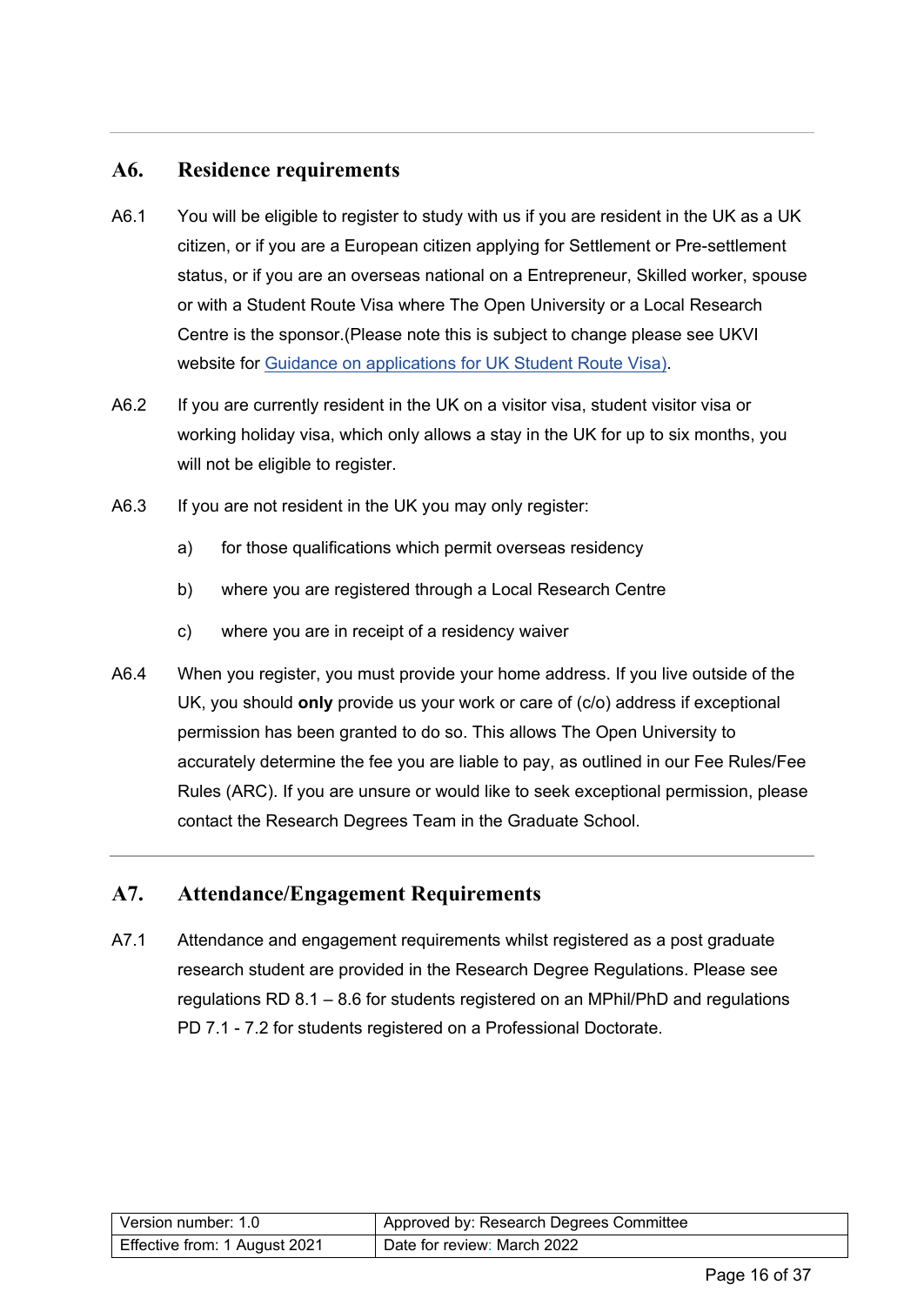#### <span id="page-16-0"></span>**A8. Personal information**

- A8.1 The personal information that we have collected from you is shown in the profile section of the Graduate School Network. We also keep records of your contact with us and your participation in training activities which are stored on the PGR Manager system.
- A8.2 When you register to study with The Open University the personal information that you have supplied will be used and processed in accordance with the [Student Privacy Notice.](https://help.open.ac.uk/documents/policies/privacy-notice) This may include using your personal information, together with the records we will keep of your participation in learning activities, to provide support to you in your studies.
- A8.3 We use the information that we hold in our records to process your registration, to keep in touch with you, to support you in your studies and to provide services and facilities, so it is important that it is correct. It is your responsibility to keep your personal information up to date and to notify us of any changes or errors. You must notify us within a reasonable time if you change your name, the country where you are resident or ordinarily resident, or any of your contact details. We may require you to provide satisfactory evidence of any change before our records will be updated. Further details of when this and any additional evidence may be required can be obtained from the Research Degrees Team in the Graduate School or seen in full in the [Student Privacy Notice.](https://help.open.ac.uk/documents/policies/privacy-notice)
- A8.4 If you are awarded any qualification of The Open University, any certificate in respect of that qualification will be issued in the name that we hold in our records at the point when your qualification is conferred. A certificate will not be amended or reissued in a different name if a change of name is notified after the date your qualification is conferred except in the case of an error by The Open University in recording your personal details or if a valid request is made under the Gender Recognition Act 2004. A duplicate certificate will be issued in the same name as the original certificate (unless amended as above), even if a change of name may subsequently have been notified.

| Version number: 1.0           | Approved by: Research Degrees Committee |
|-------------------------------|-----------------------------------------|
| Effective from: 1 August 2021 | Date for review: March 2022             |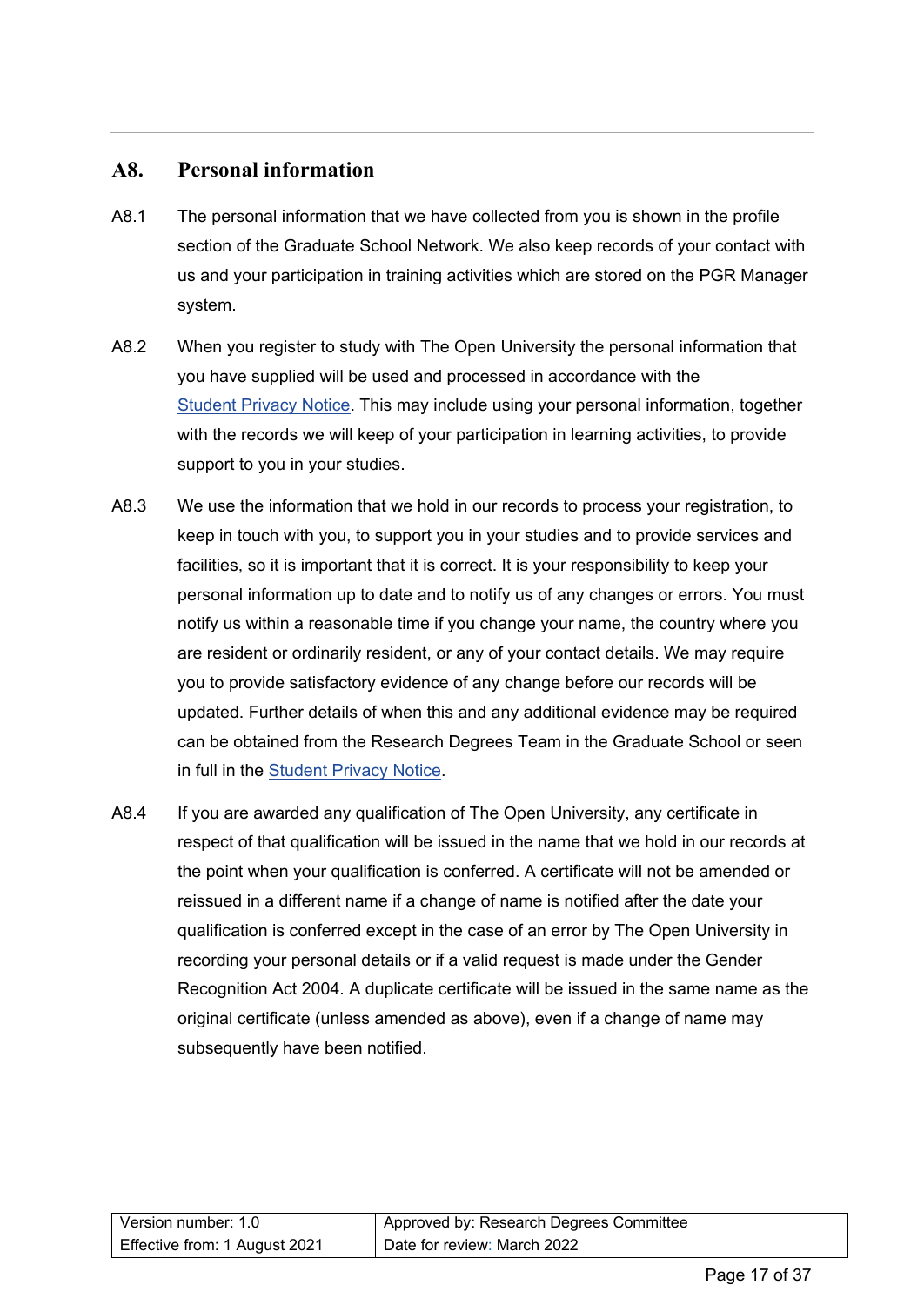#### <span id="page-17-0"></span>**A9. Our rights to make changes**

A9.1 The Research Degree Regulations and the Research Degree Handbooks set out the circumstances in which The Open University may make changes to regulations, your supervision or availability of programmes. The following paragraphs outline the circumstances in which The Open University may make changes to these terms or our educational services:

#### A9.2 **Circumstances outside our control**

The Open University will take all reasonable steps to provide the support for your research degree. There may be circumstances outside of our control where we are unable to provide those services in full or in part for reasons such as failure of equipment, fire, flood, pandemic, terrorist acts. In addition, supervisors leaving The Open University (or a Local Research Centre) or industrial disputes are beyond our control. Where those, or similar, circumstances arise we will minimise disruption so far as we are reasonably able to and, wherever practicable, will provide you with reasonable alternative arrangements to continue with your studies.

#### A9.3 **Short-term changes to learning, teaching and assessment arrangement**s

The Open University may have to postpone, re-locate, re-structure or cancel supervisory meetings, forums, day schools, residential schools and other training sessions, assessments or examinations due to the occurrence of an event or circumstance beyond its reasonable control including, but not limited to, industrial action, whether on the part of The Open University's staff or otherwise, short notice absence of training, examiners or other staff, short notice unavailability of premises, facilities or materials. The Open University will make all reasonable efforts to inform you of any such changes as early as possible and to provide reasonable alternative arrangements wherever practicable to do so.

#### A9.4 **Changes to Qualifications**

A9.4.1 The Open University continually seeks to enhance its students' experience and ensure that programmes remain valid, relevant and current. The training sessions that are made available in future as part of your qualification will reflect those aims of The Open University and may therefore not include the same subject content, teaching or assessment methods as those available at the start of your qualification*.*

| Version number: 1.0           | Approved by: Research Degrees Committee |
|-------------------------------|-----------------------------------------|
| Effective from: 1 August 2021 | Date for review: March 2022             |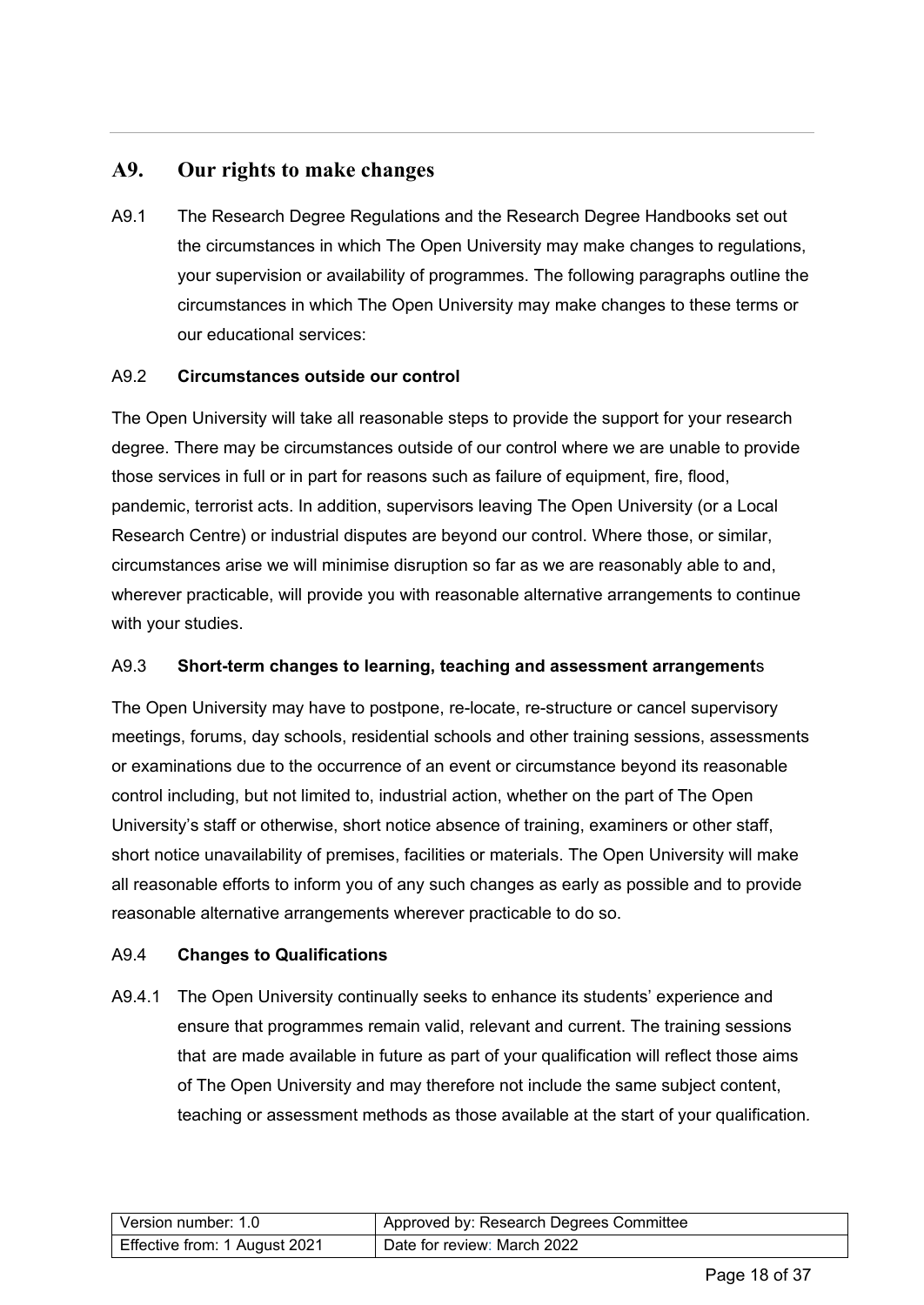- A9.4.2 In line with this aim, The Open University may make changes to the structure of its qualifications. These may include such matters as the balance between core, options and free choice components, the balance between coursework and examination or other forms and types of assessment, the order of study and rules for progression through the qualification, the requirements for attendance at or participation in specified learning activities.
- A9.4.3 You may be given the option to continue your studies under the new structure or to carry on under the original structure, subject to the teach-out arrangements set out in any notice given.
- A9.4.4 The notice period provided may be reduced if it is necessary to comply with the requirements of a professional, statutory or regulatory body or of any other body that accredits or validates the qualification.

#### **A9.5 Withdrawal of Qualifications**

- A9.5.1 If you are registered for a qualification and The Open University has approved the withdrawal of that qualification, you will be given notice of the withdrawal and a reasonable opportunity to complete your study for it before it is withdrawn, subject to the continued availability of the required training. If the period for withdrawal is shorter than that of the qualification time limit, then the withdrawal date will override the qualification time limit.
- A9.5.2 Except in the circumstances set out below, the minimum period of notice that you will be given will be sufficient for you to complete the qualification at a study intensity of half of the full-time equivalent rate assuming that you do not fail any component, suspend your registration or seek an extension.
- A9.5.3 The notice period set out above may be reduced if it is necessary to comply with the requirements of a professional, statutory or regulatory body or of any other body that accredits or validates the qualification for the change to be made in a shorter period of time.
- A9.5.4 If you are unable to complete your qualification within the notice period you will be able to obtain advice and guidance to help you move to an equivalent qualification under The Open Programme.

| l Version number: 1.0         | Approved by: Research Degrees Committee |
|-------------------------------|-----------------------------------------|
| Effective from: 1 August 2021 | Date for review: March 2022             |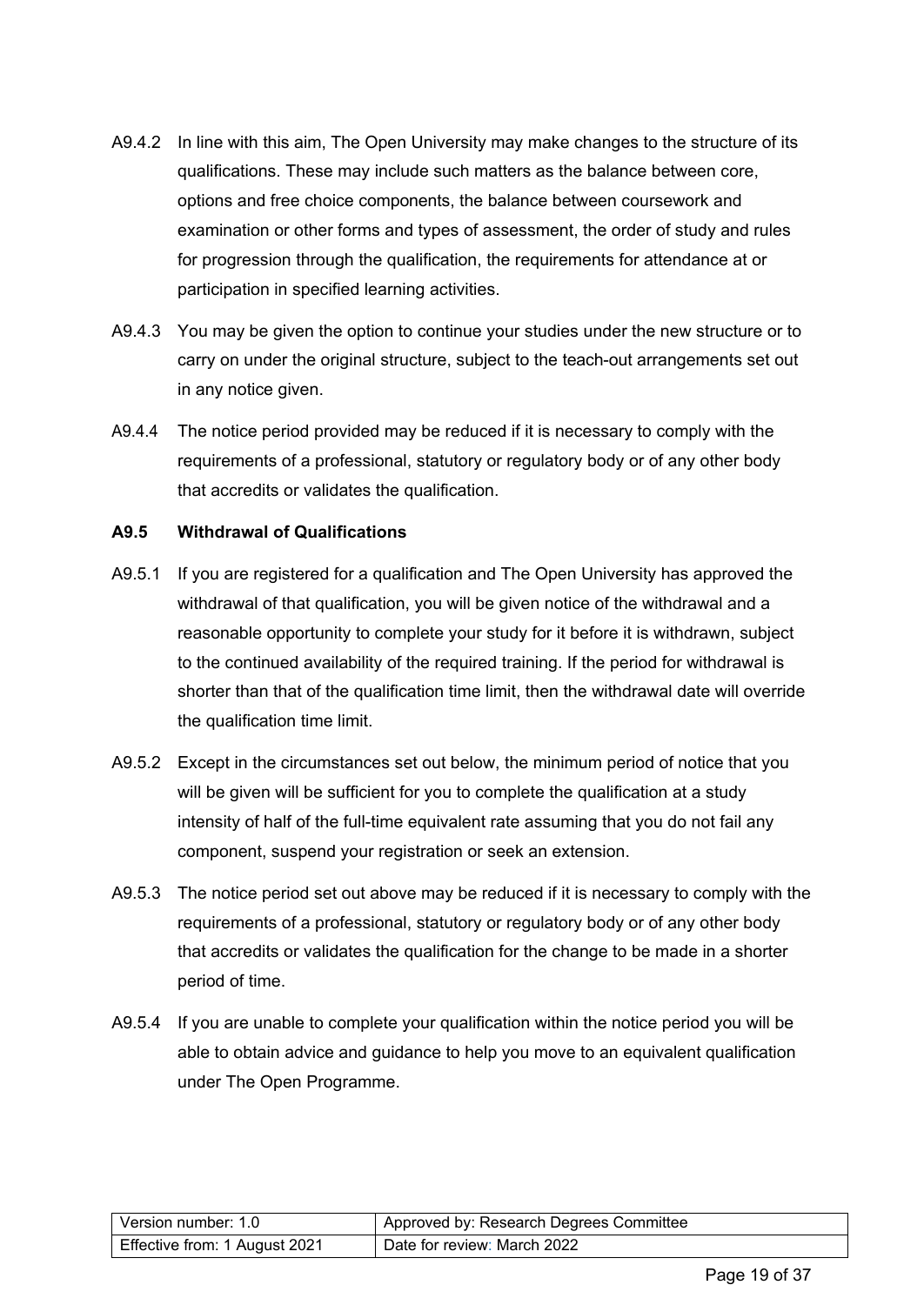A9.5.5 You will normally be permitted to complete your qualification up to 12 months after the published withdrawal date if you are resubmitting your thesis.

#### <span id="page-19-0"></span>**A10. Your cancellation rights**

- A10.1 Under the Consumer Contracts (Information, Cancellation and Additional Charges) Regulations 2013, you have a right to cancel your registration to study for a qualification, without giving any reason, within 14 calendar days of the date of the completing the Registration Process. You will receive a full refund of any fees you have paid or a waiver of any fees you are liable to pay for that.
- A10.2 If you wish to cancel this agreement, or make other changes to your study more than 14 calendar days after the date of completing the Registration Process you must follow the instructions in the [Research Degree Handbooks.](https://help.open.ac.uk/documents/policies/research-degrees-handbook) Your eligibility for a fee refund or a fee credit is set out in the [Fee Rules/ Fee Rules \(ARC\).](http://www.open.ac.uk/students/research/forms-and-guidance)
- A10.3 Further information about cancelling or ending your registration, including the actions you must take to do so, can be found in  $Section E$  of this document.

#### <span id="page-19-1"></span>**A11. Complaints and appeals**

The Open University has a [Student Complaints and Appeals Procedure](https://help.open.ac.uk/documents/policies/complaints-and-appeals-procedure) and is a member of the Scheme of Independent Adjudication for Higher Education established by the Higher Education Act 2004.

The Open University also has a specific complaints procedure for [complaints relating to](http://www.open.ac.uk/wales/sites/www.open.ac.uk.wales/files/files/Welsh%20Language%20Standards%20Complaints%20Policy%20Eng(2).pdf)  [Welsh Language Standards.](http://www.open.ac.uk/wales/sites/www.open.ac.uk.wales/files/files/Welsh%20Language%20Standards%20Complaints%20Policy%20Eng(2).pdf)

#### <span id="page-19-2"></span>**A12. Student discipline**

The Open University has a [Code of Practice for Student Discipline](https://help.open.ac.uk/documents/policies/code-of-practice-student-discipline) and a [Code of Practice for Research.](http://www.open.ac.uk/research/plans-policies) Any activity that falls short of the expectations outlined in The Open University's [Code of practice for research](http://www.open.ac.uk/research/sites/www.open.ac.uk.research/files/files/ecms/research-pr/web-content/Code-of-Practice-for-Research-at-The-Open-University-FINAL-for-the-external-research-website-July-2017.pdf) will be dealt with via the Postgraduate Research Student Plagiarism and Research Misconduct Policy. When you register to study with The Open University you agree to be bound by these codes.

| l Version number: 1.0         | Approved by: Research Degrees Committee |
|-------------------------------|-----------------------------------------|
| Effective from: 1 August 2021 | Date for review: March 2022             |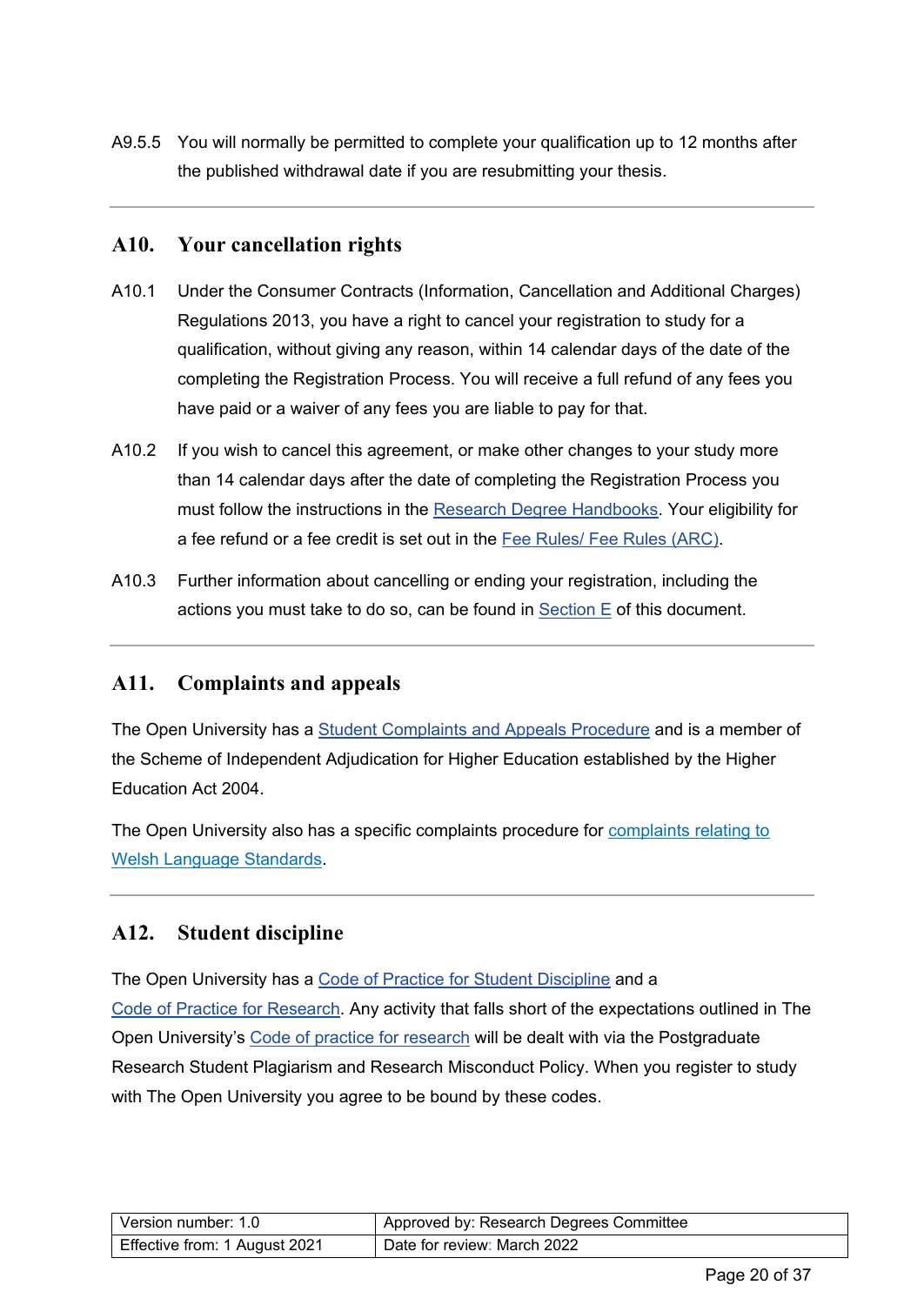### <span id="page-20-0"></span>**A13. Fitness to Study**

The Open University has a [Fitness to Study Policy](https://help.open.ac.uk/documents/policies/fitness-to-study) to support you if a mental, emotional or physical disability impacts on your ability to study, on other's ability to study or on the teaching and administrative processes of The Open University. When you register to study with The Open University you agree to engage with this Policy if requested by The Open University.

# <span id="page-20-1"></span>**Section B: Your fees**

#### <span id="page-20-2"></span>**B1. Your agreement to pay tuition fees and other charges**

- B1.1 When you register as a student of The Open University you agree that you will pay the tuition fees and other charges or costs which must be met in respect of your studies. The tuition fee you agree to pay is shown in your Offer Letter. By applying to study at The Open University and agreeing to these Conditions, you also expressly agree to pay any additional charges which may be due to The Open University in respect of your studies that are not covered by the annual registration fee.
- B1.2 The annual registration fee does not cover all the materials you may need to complete your studies.
- B1.3 If you are eligible to resubmit your thesis, you may be required to register for the period of resubmission and an additional resubmission fee will be payable.
- B1.4 If your qualification includes a residential school, the fee will not cover the costs of accommodation, meals, travel or other facilities provided in connection with attendance at that residential school, whether they are provided by The Open University or otherwise, unless otherwise stated in the relevant Research Degrees Handbook.
- B1.5 Payment of or arrangement to pay your fees must be in place before you register. Prior to registration you will be provided with information about available payment methods. An annual fee is required, and it is the sole responsibility of the student to ensure (where appropriate) if alternative methods of payment are required that they are in place before the anniversary of your registration.

| l Version number: 1.0         | Approved by: Research Degrees Committee |
|-------------------------------|-----------------------------------------|
| Effective from: 1 August 2021 | Date for review: March 2022             |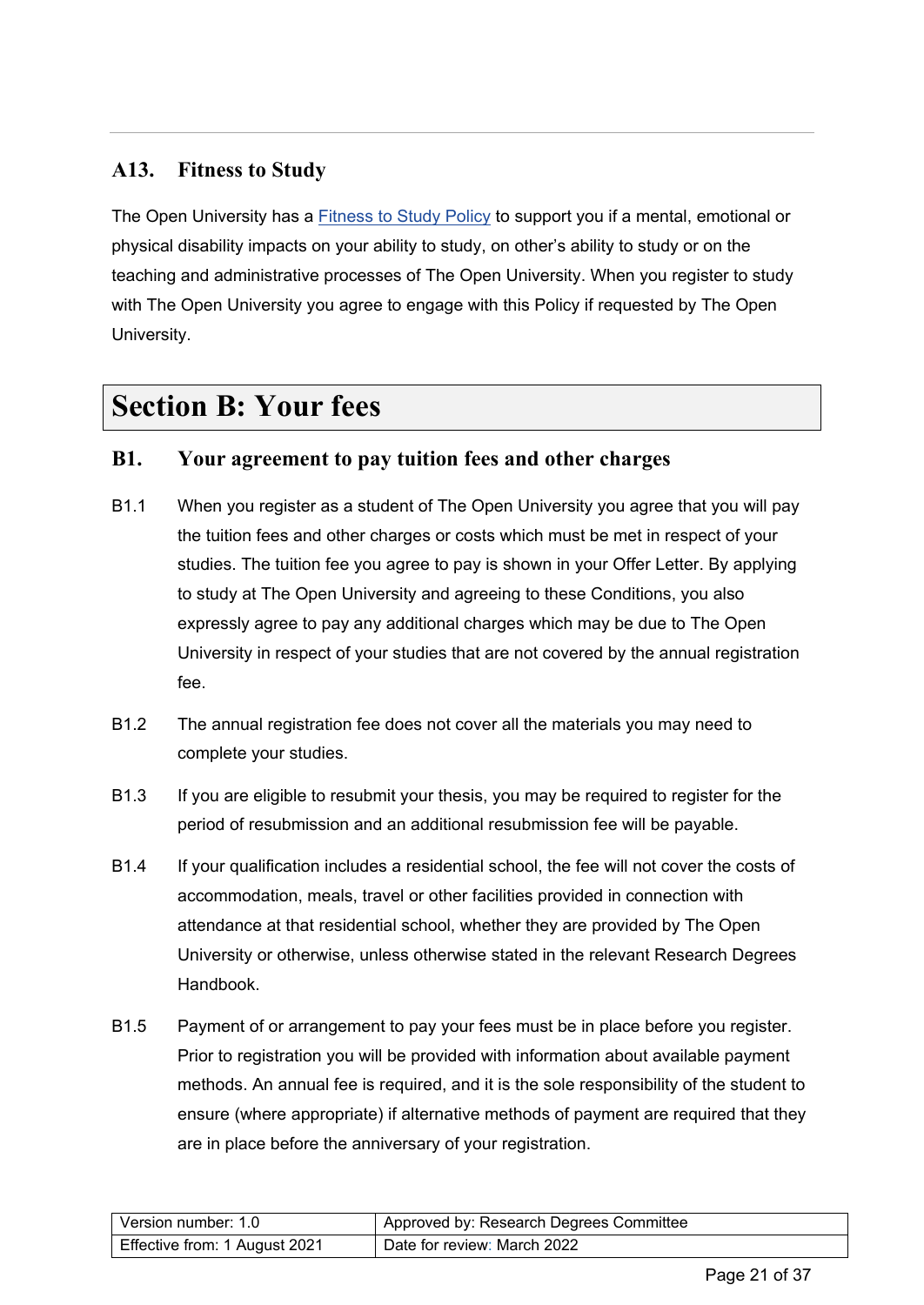The payment methods accepted by The Open University depending on offer made are:

- Internally funded by the faculty
- Sponsorship of Research Council DTP
- Externally funded by employer Contract required
- Self-funded students invoiced directly- payable by Bank Transfer
- Payments paid by loan through Open University Student Budget Accounts Limited OUSBA arrangement
- Staff Fee Waiver to be provided to the Graduate School before annual reregistration.

#### <span id="page-21-0"></span>**B2. Your liability for fees**

- B2.1 When you register to study with The Open University you agree to pay the whole of the fee set out in your Offer Letter or registration confirmation. See Fee Rules for details of fees charged.
- <span id="page-21-1"></span>B2.2 You are normally required to have paid or secured an agreement to pay your fees by a payment method approved by us before we will accept your registration.

However, The Open University may, at its discretion, accept your registration before your approved payment method such as a government grant, a student loan or payment by a sponsor has been secured. The exercise of this discretion will be conditional upon you having taken and/or agreeing to take all reasonable steps (as the case may be) to secure that payment method within a reasonable time. If you have not secured that payment within the reasonable time we have given you to do so, The Open University may cancel your registration as set out in [Section E2](#page-27-2) "The

Open University's right to cancel your registration". You will be notified in advance if this is the case.

| l Version number: 1.0_        | Approved by: Research Degrees Committee |
|-------------------------------|-----------------------------------------|
| Effective from: 1 August 2021 | Date for review: March 2022             |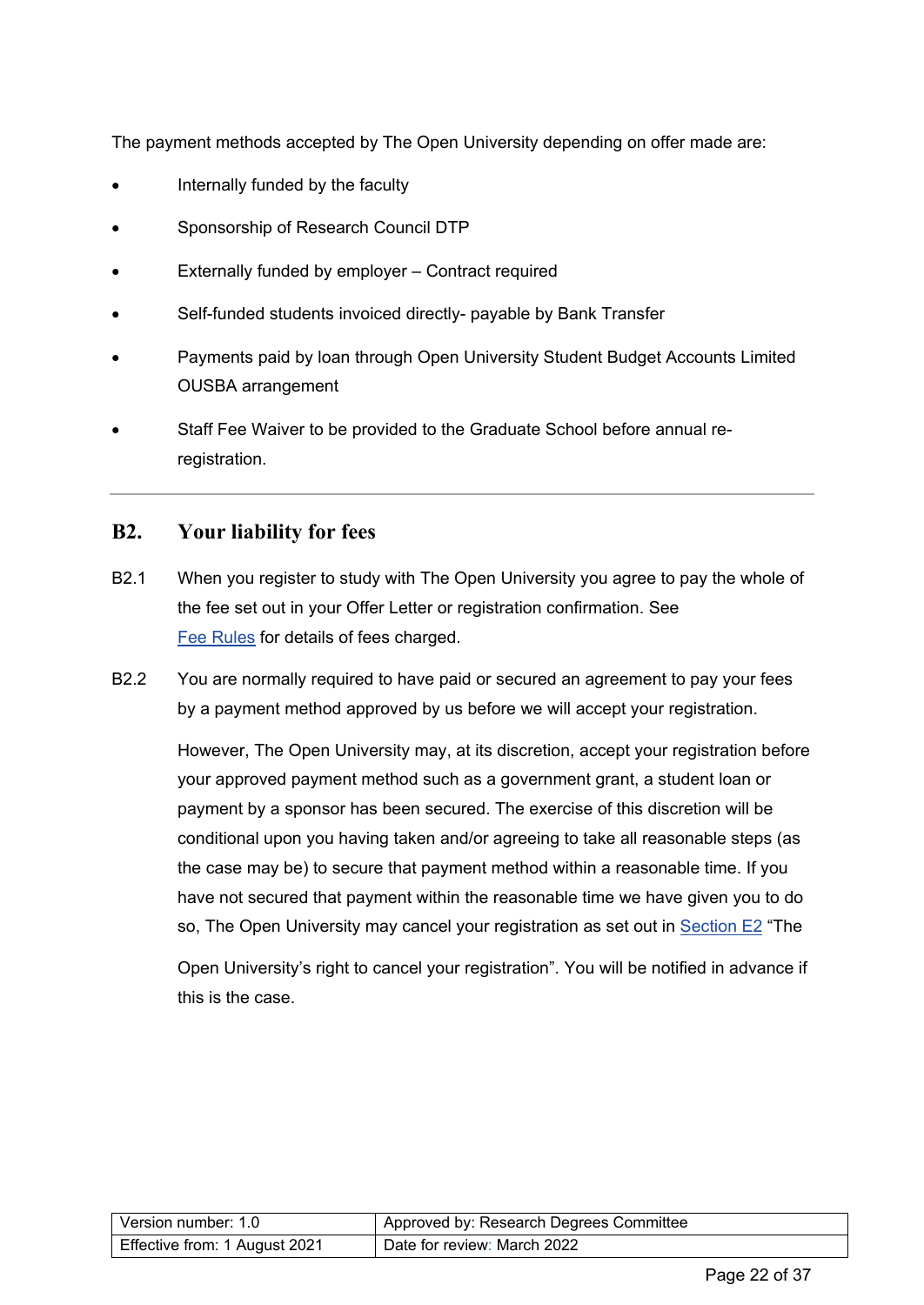- B2.3 If you are paying your fees using a loan via the Open University Student Budget Accounts Limited (OUSBA) you may remain liable to meet scheduled re-payments unless you have cancelled this agreement in circumstances which entitle you to a full fee refund. You must check the terms of your OUSBA agreement and seek advice from OUSBA Ltd if you are unsure.
- B2.4 You will become liable for annual fees each year you register, which includes externally funded, Staff Fee Waiver or any other method of payment. You will not be bound to pay fees in relation to future years' study until you register for those years.

#### <span id="page-22-0"></span>**B3. How we calculate your fees**

- B3.1 Your fees are calculated in accordance with our [Fee Rules,](https://help.open.ac.uk/documents/policies/fee-rules) based on the information that you have given us your intended research programme, your study mode whether it is full or part-time, whether you are ordinarily resident in the UK, the EU/EEA or elsewhere and, if you are ordinarily resident in the UK, whether this is in England, Northern Ireland, Scotland or Wales.
- B3.2 You are responsible for ensuring that the information provided to us and used in your Offer Letter is correct. If any of your information is inaccurate you must inform us before completing your registration. If we have sent you an Offer Letter and it is in any way incorrect, **do not alter or sign it**. Please [contact us](#page-33-2) to give us the correct information and we will send you a new Offer Letter.
- B3.3 The Open University reserves the right to check any information that you have given us and, if the checks show that a different fee should be paid, to recover the difference between the fee shown in the Offer Letter and the correct fee if higher. These checks may be made at any time, including after you have begun your study. The Open University may share data with external agencies to check that the correct fee has been paid.

| Version number: 1.0           | Approved by: Research Degrees Committee |
|-------------------------------|-----------------------------------------|
| Effective from: 1 August 2021 | Date for review: March 2022             |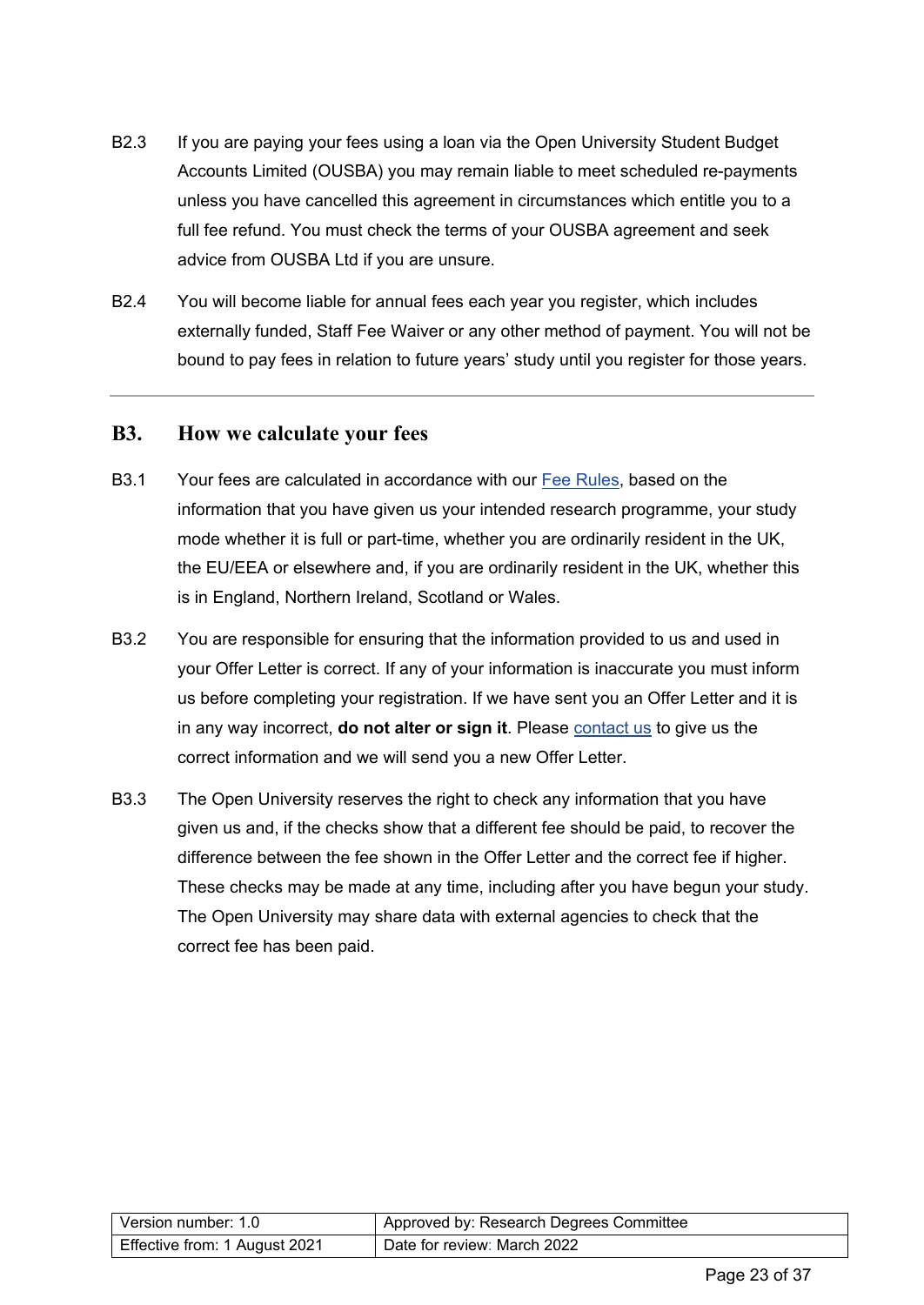#### <span id="page-23-0"></span>**B4. Failure to pay fees and charges**

- B4.1 If you do not pay your fees or provide an approved payment method at the time of registration, we will not accept your registration unless paragraph [Section B2.2](#page-21-1) above ("Your liability for fees") applies.
- B4.2 If you are permitted to register or enrol under [Section B2.2](#page-21-1) ("Your liability for fees") above and you fail to secure an approved payment method within the reasonable time we have given you to do so, The Open University may cancel your registration even if you have started studying. You will be given notice of our intention to cancel your registration and a final opportunity to secure the payment or to pay by a different method. If your registration is cancelled under this paragraph any part payment of fees you or a sponsor have already made will be refunded and any grant or loan in respect of part payment of fees will be cancelled.
- B4.3 If you are intending to pay your fees with the aid of a means tested award from a UK funding authority but your award does not cover your fees in full, your registration will not be complete until such time as any fee shortfall has been covered in full. We will not be able to confirm your registration to your funding authority to allow any maintenance support you may be due to be released to you until your registration is completed.
- B4.4 If we have accepted your registration and, for any reason, the payment method we have accepted is cancelled or withdrawn (for example a credit or debit card payment is not honoured by your bank or a grant or loan is withdrawn) we may cancel your registration even if you have started studying. You will be given notice of our intention to cancel your registration and a final opportunity to secure the payment or to pay by a different method.
- B4.5 If your registration is cancelled under Sections B4.2 or B4.4 above it will be reinstated in the following circumstances:
	- a) if you contact us within 7 calendar days of the date of cancellation having secured an agreed payment method or if you provide payment by a different method; or

| l Version number: 1.0         | Approved by: Research Degrees Committee |
|-------------------------------|-----------------------------------------|
| Effective from: 1 August 2021 | Date for review: March 2022             |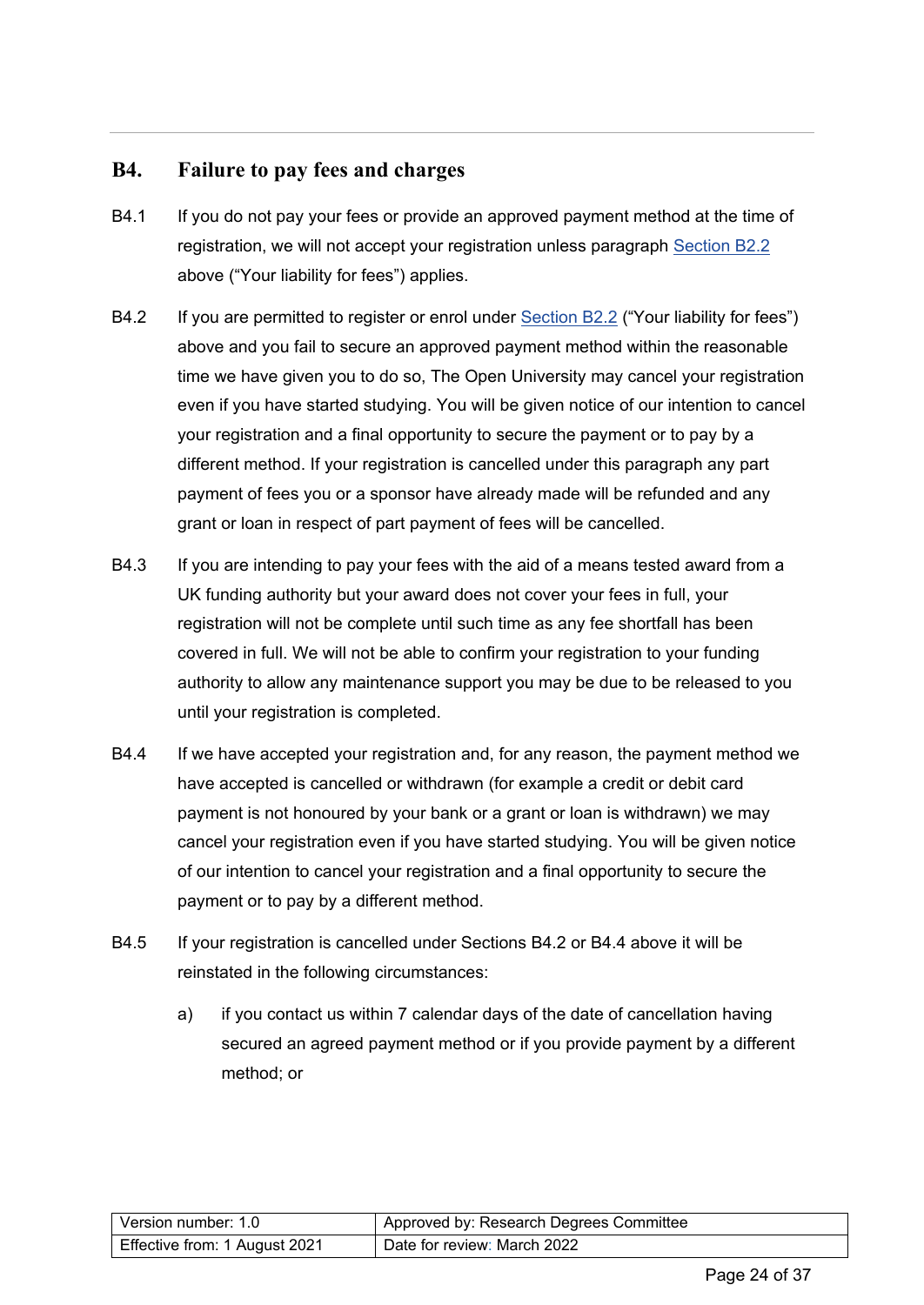- b) if you contact us more than 7 calendar days after the date of cancellation having secured an agreed payment method or if you provide payment by a different method, and you agree to accept the potential impact any gap in your studies may have on your academic progress.
- B4.6 If your registration is cancelled under paragraph B4.2 or B4.4 above you will remain personally liable to The Open University for all the fees which are due by the date of the cancellation. If you do not pay those fees you will be in debt to The Open University and The Open University may take action to recover that debt.
- B4.7 If you are required to pay any other charges in connection with your studies (for example the accommodation charge for a residential school) and you do not pay those charges when they become due you may not be provided with the services or facilities to which those charges relate. If, at The Open University's discretion, the services or facilities are provided and the charges remain unpaid, you will be in debt to The Open University and The Open University may take action to recover that debt.

#### <span id="page-24-0"></span>**B5. Consequences of not paying fees or additional charges**

- B5.1 If you do not pay your outstanding fees or other charges, including any further fees and other charges that may fall due, we may take all reasonable steps including legal action to recover those fees and other charges from you in line with our [Student Debt Policy.](https://help.open.ac.uk/documents/policies/student-debt-policy)
- B5.2 If you are in debt to us for your fees, we will:
	- a) Notify you of what action you may take, if appropriate, to limit any liability for further fees and other charges that may become due and give you a reasonable opportunity to take that action before any further liability is incurred;
	- b) Notify you that you are in debt, the amount of the debt and how you may pay that debt and give you a reasonable opportunity to pay any outstanding fees or other charges before taking any further action against you.

| Version number: 1.0           | Approved by: Research Degrees Committee |
|-------------------------------|-----------------------------------------|
| Effective from: 1 August 2021 | Date for review: March 2022             |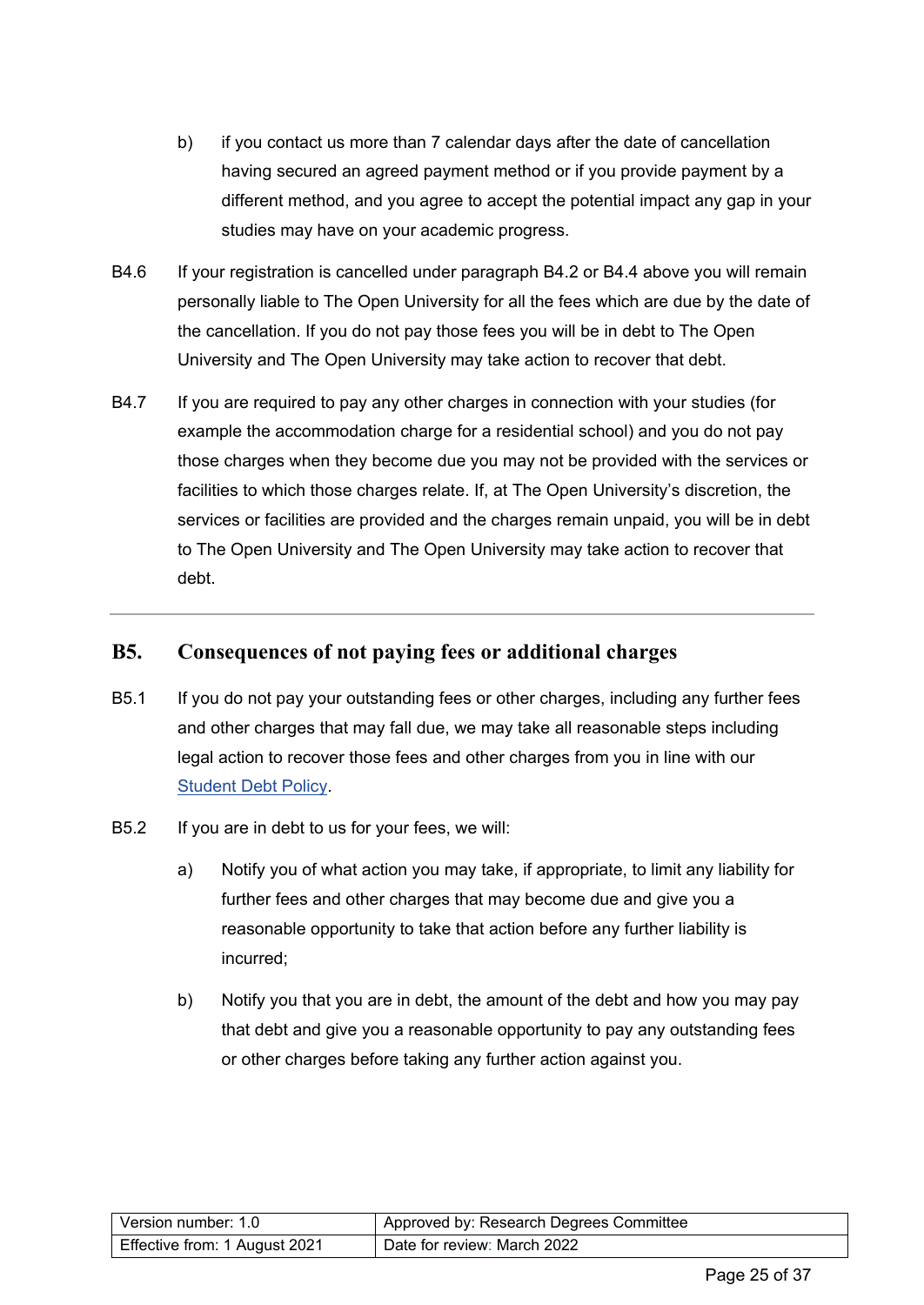- B5.3 If you are in debt to us for your fees, you will only be permitted to undertake further study for which any further fees or charges may become due if you pay in advance or have another secured method of payment for those fees or charges, which we have accepted, and you discharge or make arrangements to discharge the debt.
- B5.4 If we continue, at our discretion, to provide services or facilities or allow further registration to students who are in debt to us, we reserve the right to take the actions mentioned above at a later date.

# <span id="page-25-0"></span>**Section C: Your research**

#### <span id="page-25-1"></span>**C1. Registration**

When you are registered on the programme shown in the Offer Letter:

- a) you will be provided with supervision, training and support as described in the online prospectus and in the Research Degree Handbooks;
- b) you agree to study for the qualification, submit documentation at the times and in the manner specified in the regulations and to attend examination(s);

#### <span id="page-25-2"></span>**C2. Assessment**

The Open University's [Research Degree Regulations](https://help.open.ac.uk/documents/policies/research-degree-regulations) will apply to the assessment of your programme. We will apply our academic judgment to determine the extent (if any) to which the learning outcomes of the degree have been met.

In accordance with the Welsh Language Standards, you may submit written work as part of an assessment in Welsh, and doing so will not mean that it will be treated less favourably.

| Version number: 1.0           | Approved by: Research Degrees Committee |
|-------------------------------|-----------------------------------------|
| Effective from: 1 August 2021 | Date for review: March 2022             |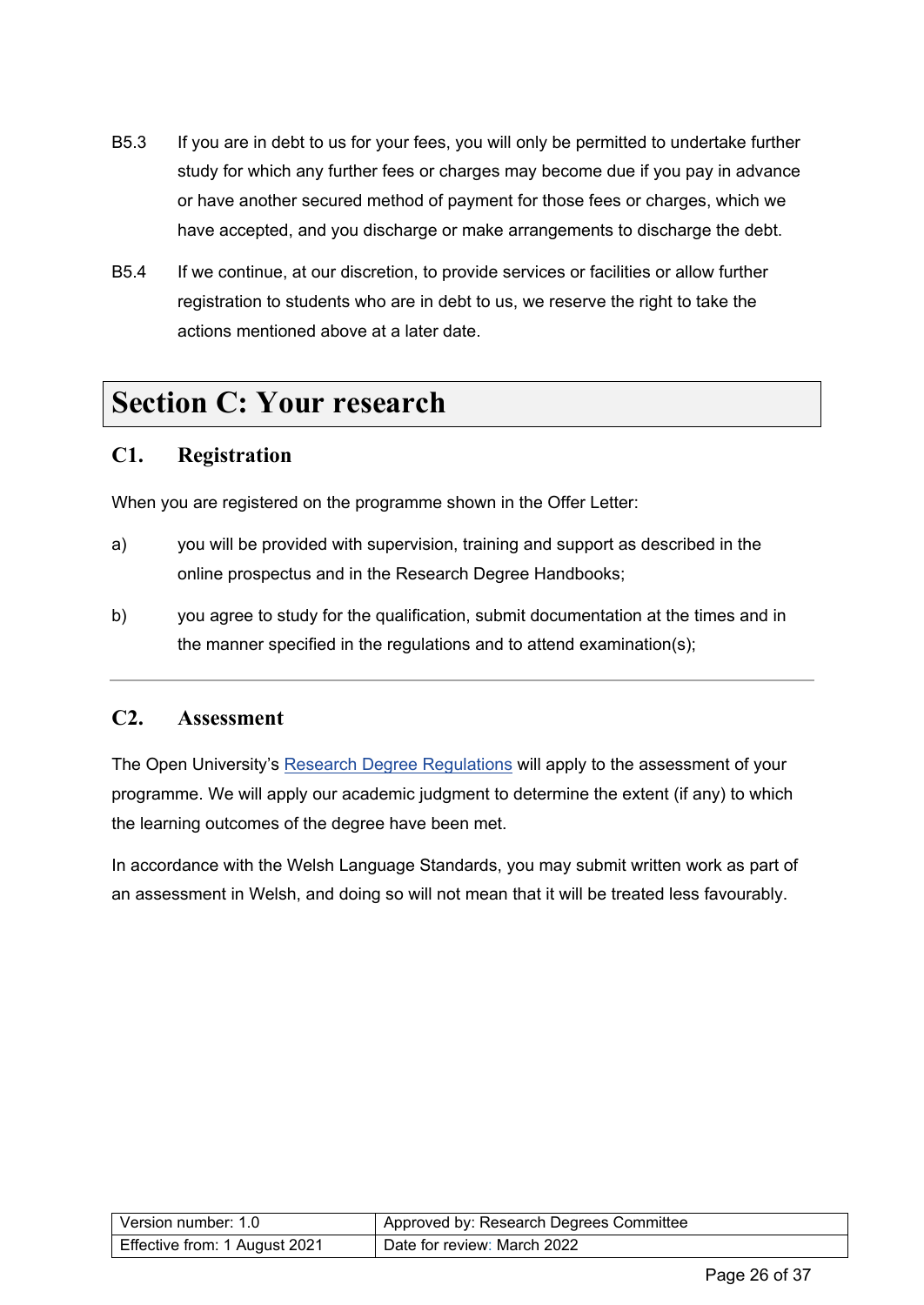### <span id="page-26-0"></span>**C3. The Residential School element**

- C3.1 If your research degree includes a compulsory residential school element you must participate satisfactorily, as defined in the programme handbook.
- C3.2 If you are attending a residential school in the UK and you require a visa to enter the UK, it is your responsibility to obtain the necessary [Short-term study visa.](https://www.gov.uk/study-visit-visa) Please [contact us](#page-33-2) to request a letter from the Research Degrees Team in the Graduate School to use in support of your application for a Short-term study visa. The standard Offer Letter will not suffice

### <span id="page-26-1"></span>**C4. Notification of relevant disabilities**

If you have told us that you have a disability that might affect your studies, examination or assessment, you must provide us with any further information we request so that we can comply with our responsibility to make reasonable adjustments under the Equality Act 2010 in England, Scotland and Wales; the Disability Discrimination Act 1995 for Northern Ireland; or any other statutory duty or obligation.

### <span id="page-26-2"></span>**Section D: Your qualification**

#### <span id="page-26-3"></span>**D1 Your declared qualification**

<span id="page-26-4"></span>Your declared qualification is shown in your Offer Letter. Subject to the time limits as stated in your Offer Letter and the [Research Degree Regulations,](https://help.open.ac.uk/documents/policies/research-degree-regulations) we will provide you with the opportunity to study at the required level on the proviso that you make satisfactory academic progress.

| Version number: 1.0           | Approved by: Research Degrees Committee |
|-------------------------------|-----------------------------------------|
| Effective from: 1 August 2021 | Date for review: March 2022             |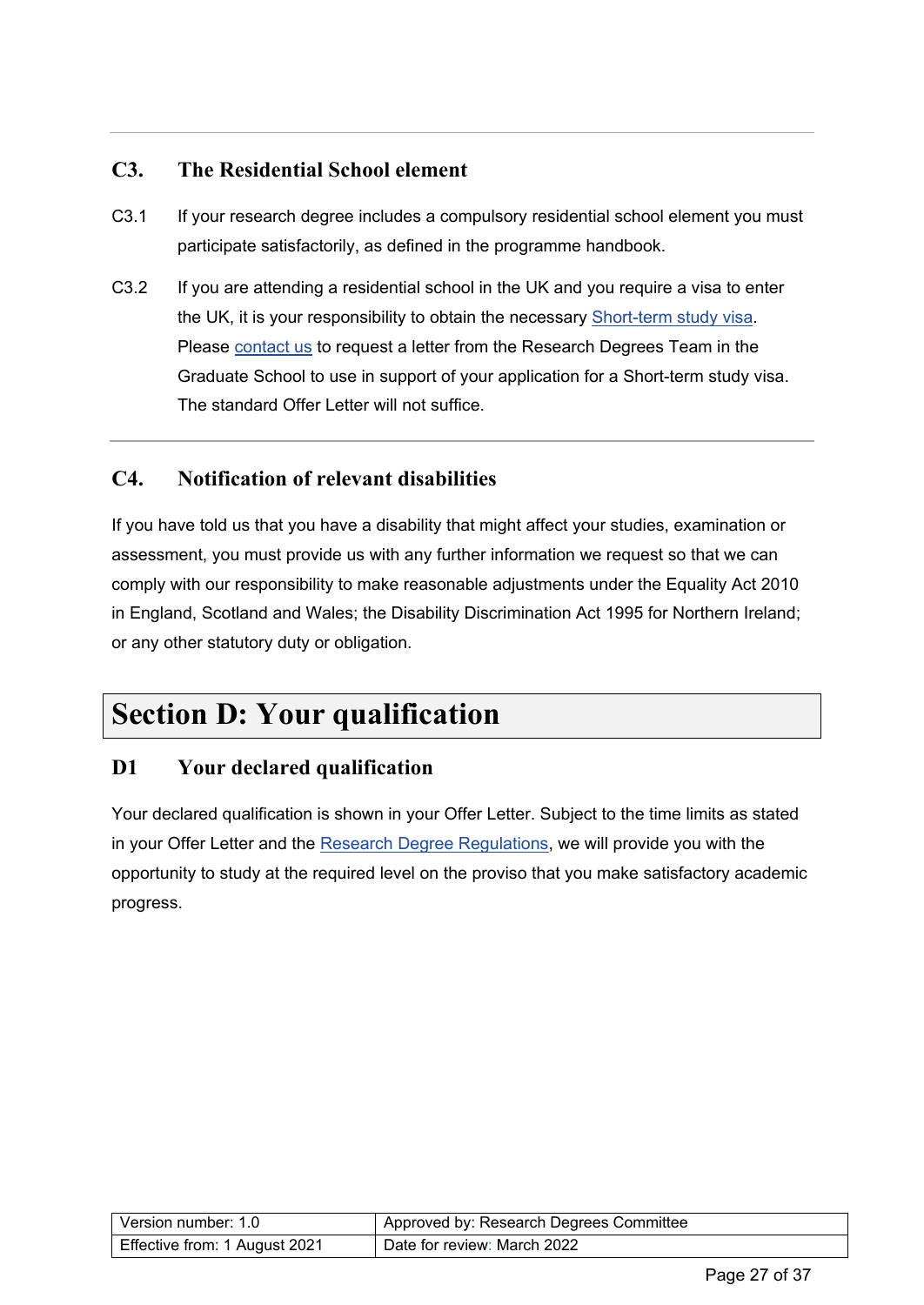# <span id="page-27-0"></span>**Section E: Ending your registration**

#### <span id="page-27-1"></span>**E1. Cancelling your registration**

E1.1 To cancel your initial registration, you must inform The Open University of your decision in writing either by making a clear statement by letter or email.

If you do not formally cancel your registration you will not be eligible for any fee refunds, even if you do not participate or cease to participate in the programme.

E1.2 You must follow agreed procedures in order to cancel your registration, as follows:

#### a) **Withdrawing your application before you are registered**

If you want to withdraw your application before you are registered, you should not proceed with your registration. If we have sent you an Offer Letter and you have not signed and returned the Acceptance of Offer, do not alter or sign this agreement. Please contact us to tell us and we will cancel your application.

### b) **Withdrawing from your qualification within 14 calendar days of registration**

Under the Consumer Contracts (Information, Cancellation and Additional Charges) Regulations 2013, you have a right to cancel your registration, without giving any reason, within 14 calendar days of the date of completion of the Registration Process. If you do so, you will receive a full refund of any fees you have paid or a waiver of any fees you are liable to pay.

### c) **Withdrawing from your qualification more than 14 calendar days after registration**

<span id="page-27-2"></span>If you cancel this agreement after more than 14 days you must follow the guidance provided in the [Research Degrees Handbooks.](https://help.open.ac.uk/documents/policies/research-degrees-handbook) Your eligibility for a fee refund or a fee credit is set out in the Fee Rules/ Fee Rules (ARCs).

| l Version number: 1.0         | Approved by: Research Degrees Committee |
|-------------------------------|-----------------------------------------|
| Effective from: 1 August 2021 | Date for review: March 2022             |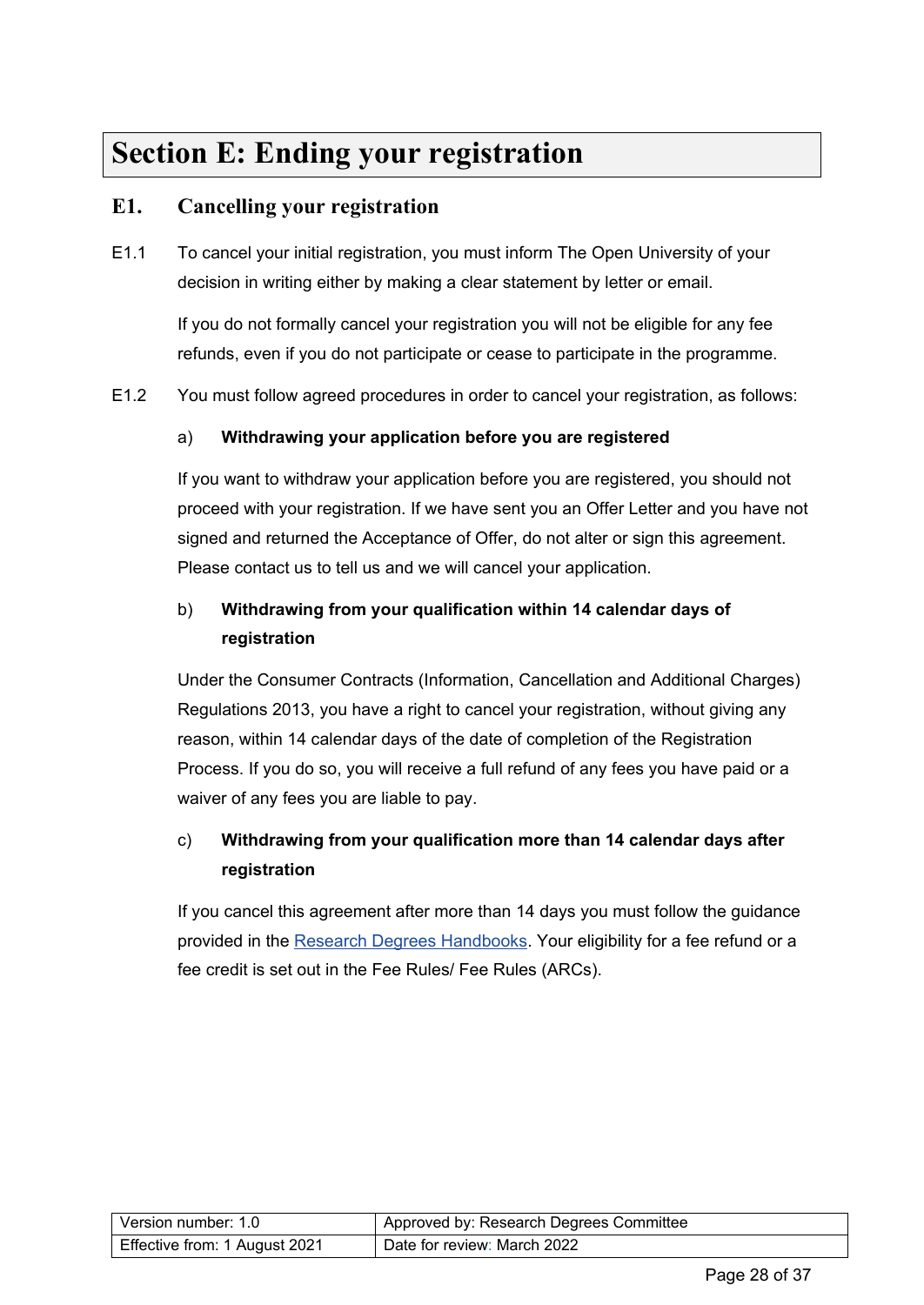### <span id="page-28-0"></span>**E2. The Open University's right to terminate your registration**

- E2.1 The Open University may terminate your registration at any time if:
	- a) we find that you have given us information which is false or misleading;
	- b) you fail to meet any academic or administrative requirements shown in the Research [Degree Regulations](https://help.open.ac.uk/documents/policies/research-degree-regulations) or the [Research Degree Handbooks](https://help.open.ac.uk/documents/policies/research-degrees-handbook) (e.g. failure to make satisfactory academic progress);
	- c) you fail to pay your tuition fees as set out in Section B ("Your fees") or are in debt to The Open University in respect of tuition fees or other academic charges;
	- d) you were required to make a supplementary agreement as referred to in Condition A1c) or A1d) and you have failed to complete such an agreement;
	- e) you are unable to meet any conditions in a supplementary agreement that are specified as requirements for registration or continued registration;
	- f) you break any of the conditions set out in this document (and any of the other rules and regulations referred to in it) or in any supplementary agreement;
	- g) you are excluded from study as a result of a breach of the Code of Practice [for Student Discipline](https://help.open.ac.uk/documents/policies/code-of-practice-student-discipline) or the [Code of Practice for Research,](http://www.open.ac.uk/research/plans-policies) or any breach of restrictions placed on your access to study.

Please note that we may also seek prosecution if you have supplied fraudulent information.

- E2.2 If The Open University terminates your registration you may not participate in any learning or assessment activities after the date of cancellation.
- E2.3 If your registration is cancelled under paragraph E2.1b), E2.1d) or E2.1e) after the start date because you have not met the entry requirements or the regulatory requirements of the qualification, you may be entitled to a full or partial discretionary refund of the fees/fee waiver, unless this is due to default on your part. Please refer to the Fee Rules/ Fee Rules (ARC) for more information.

| Version number: 1.0           | Approved by: Research Degrees Committee |
|-------------------------------|-----------------------------------------|
| Effective from: 1 August 2021 | Date for review: March 2022             |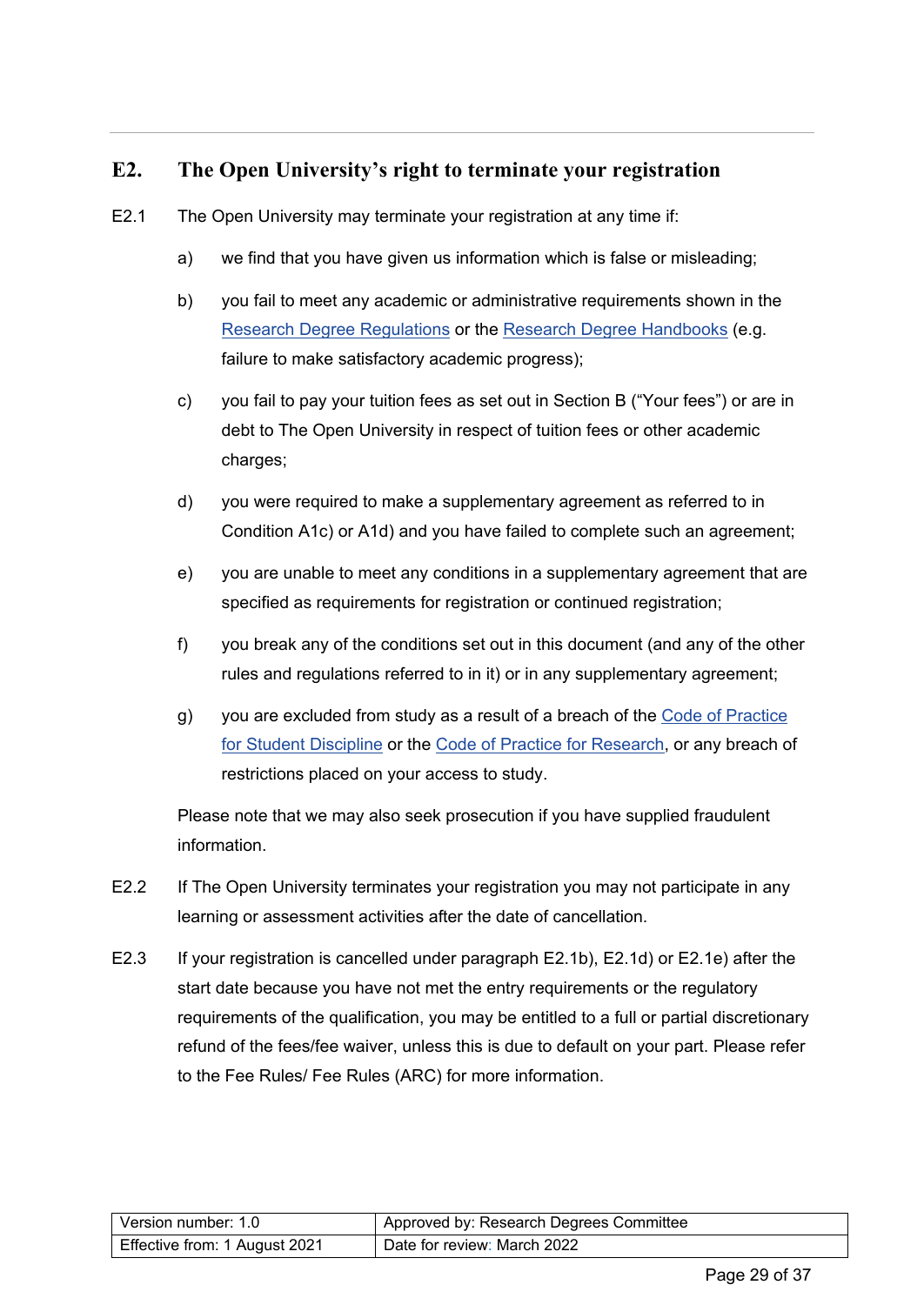# <span id="page-29-0"></span>**Section F: Computing**

### <span id="page-29-1"></span>**F1. Your Open University computing account**

The University will provide you with a secure Open University computing account. It is your responsibility to keep your account secure and confidential. You must comply with our [Student Computing Policy](https://help.open.ac.uk/documents/policies/computing) and [Social Media Policy.](https://help.open.ac.uk/documents/policies/social-media)

#### <span id="page-29-2"></span>**F2. Keeping your account secure**

- F2.1 You must notify the Open University Computing Helpdesk as soon as reasonably practicable by phoning +44 (0)1908 653972 or by emailing [OU-Computing-Helpdesk](mailto:ou-computing-helpdesk@open.ac.uk) if you think that there has been any loss of security on your Open University computing account.
- F2.2 If you do not comply with Condition F2.1 above, you will be liable for any fraudulent transactions relating to your registration.

#### <span id="page-29-3"></span>**F3. Sharing information in online activities**

Your Open University computing account enables you to participate in online activities. These may include compulsory activities for your programme. When you participate in these activities, your name, preferred email address, your Open University Computer Username and the content you contribute will be displayed online to students and Open University staff who have a need to see the information concerned.

| Version number: 1.0           | Approved by: Research Degrees Committee |
|-------------------------------|-----------------------------------------|
| Effective from: 1 August 2021 | Date for review: March 2022             |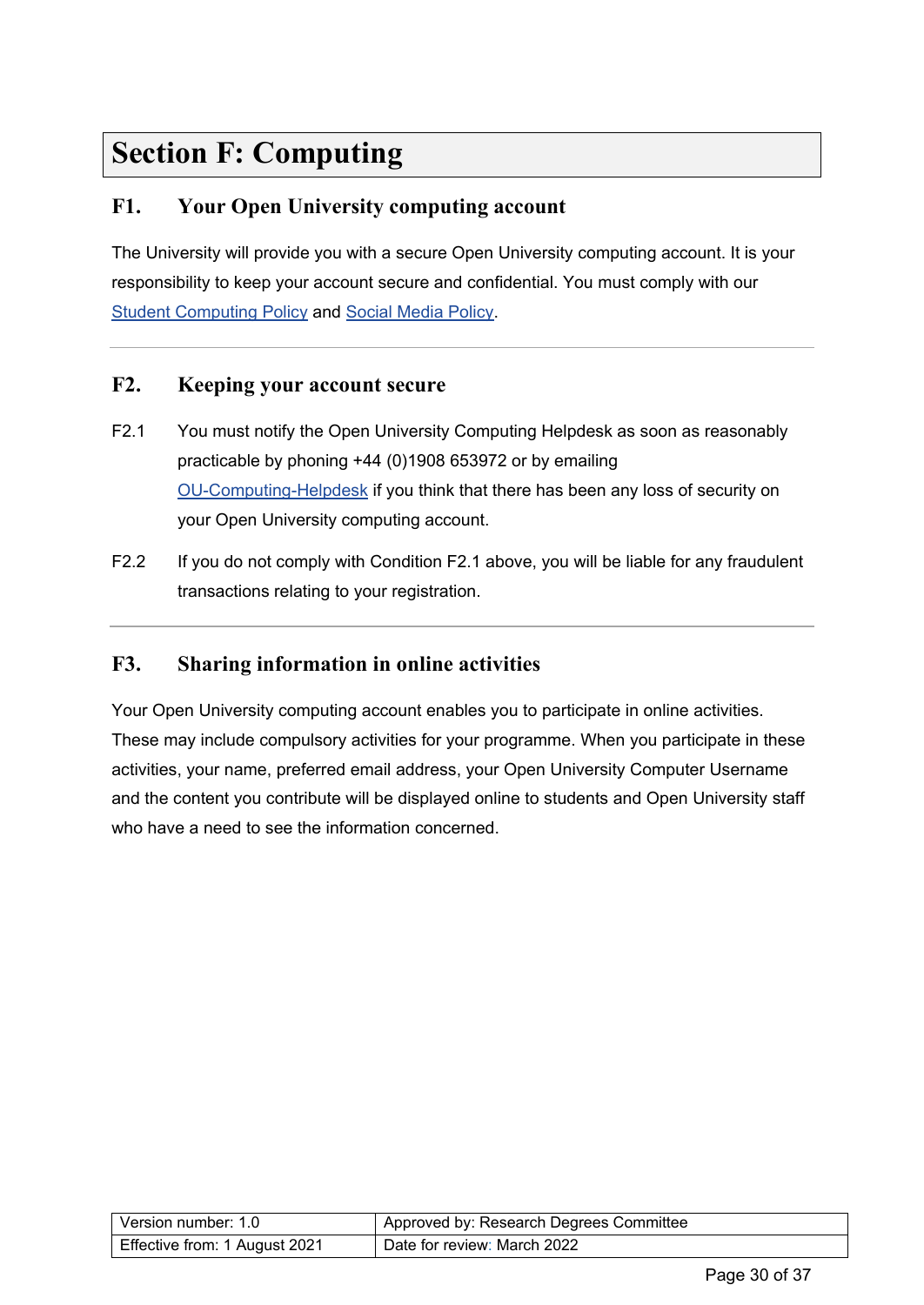# <span id="page-30-0"></span>**Section G: How we will communicate with you**

#### <span id="page-30-1"></span>**G1. By email**

- G1.1 Upon registration you will be provided with an Open University email address, which we will use to correspond with you. Please ensure that you use this email address in all correspondence. This email address is used as the user name for the PGR Manager student system no other email address can be used for this operation.
- G1.2 We will communicate with you through your Open University email account, through the Graduate School Network and other Open University websites. It is your responsibility to check for messages regularly. Please note we will only contact you on your assigned @open.ac.uk email account.
- G1.3 If you speak Welsh you can contact us in Welsh and doing so will not lead to your request being dealt with less favourably. You can also request automated emails from the Open University in Welsh. Please speak to the student support team to arrange this.

#### <span id="page-30-2"></span>**G2. Through 'The Graduate School Network'**

Your Open University computing account will include access to a personalised Open University website called ['The Graduate School Network'](http://www.open.ac.uk/students/research/). This website will include details of the personal information we hold about you and it will provide you with access to some forms, guidance and a range of other resources that will support your studies. We will also use the Graduate School Network to post messages that will be relevant to you, and may not be provided by any other media. It is your responsibility to check the Graduate School [Network](http://www.open.ac.uk/students/research/) regularly.

#### <span id="page-30-3"></span>**G3. Through Open University websites**

Your Open University studies will also provide you with access qualification websites where available. These websites will provide access to training materials and other programme resources and may be used to post messages about your qualification that may not be provided by any other media. It is your responsibility to check your qualification website regularly.

| Version number: 1.0           | Approved by: Research Degrees Committee |
|-------------------------------|-----------------------------------------|
| Effective from: 1 August 2021 | Date for review: March 2022             |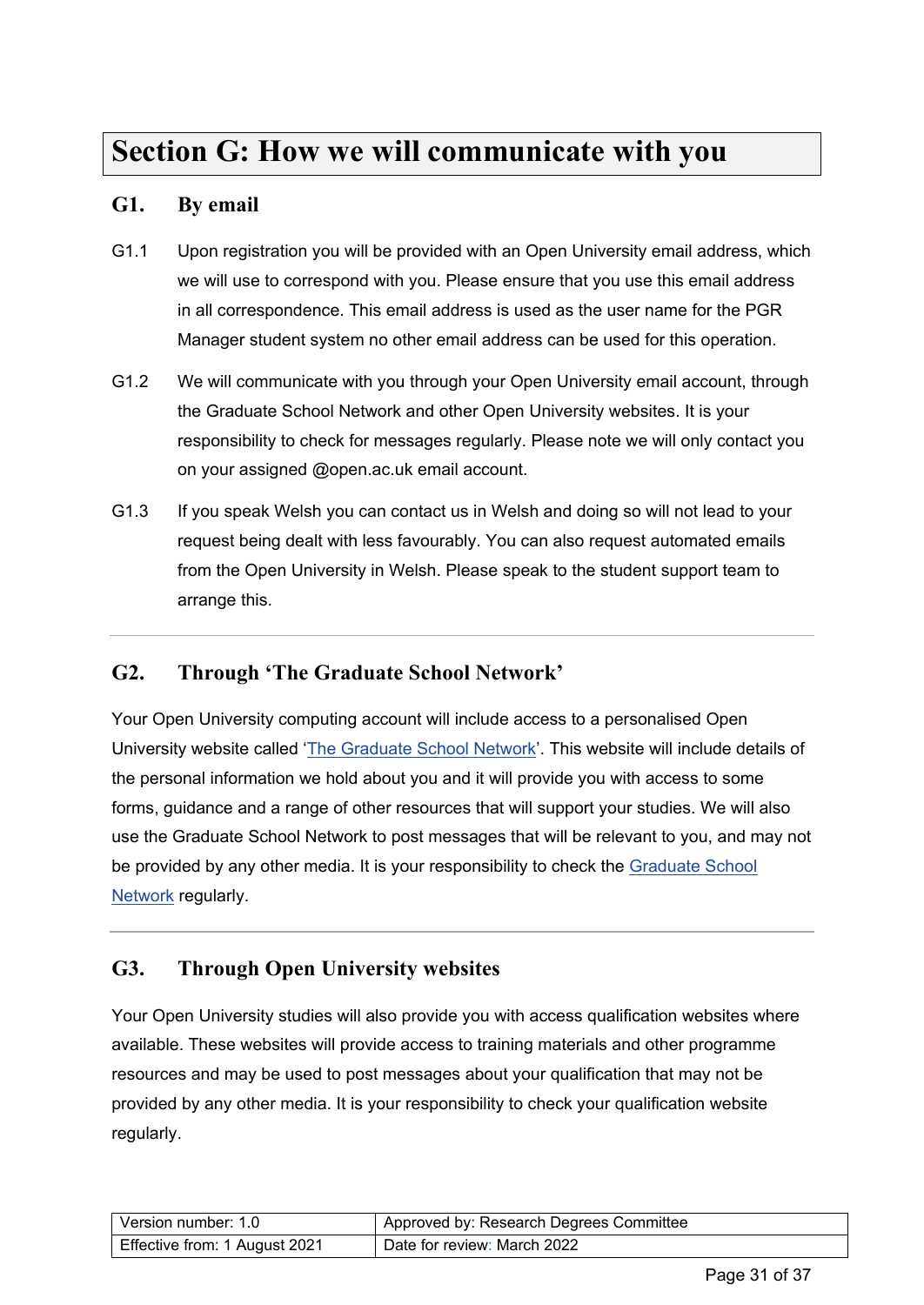### <span id="page-31-0"></span>**G4. Recording telephone calls**

We may monitor and record phone calls between you and The Open University to make sure that we have carried out your instructions correctly and to help us improve our services through staff training.

### <span id="page-31-1"></span>**G5. Safeguarding duty**

If you or another party disclose any information to us via the communication methods listed in G1-G4 of this document that affects our statutory Safeguarding responsibilities (in line with the [Safeguarding Policy](https://help.open.ac.uk/documents/policies/ensuring-the-safety-of-children-and-vulnerable-protected-adults) and Section A3), Open University employees or agents have a statutory obligation to share relevant information with the internal Safeguarding team or external parties (for example, Child and Adult Protection Services, or the emergency services).

#### <span id="page-31-2"></span>**G6. Prevent Duty**

If you or another party disclose any information to us via the communication methods listed in G1-G4 of this document that affects our statutory Prevent duty responsibilities (in line with [The Open University Prevent Principles](https://help.open.ac.uk/documents/policies/prevent-principles) and Section A3), Open University employees or agents have a statutory obligation to share relevant information with the internal Prevent team or external parties (for example the police and Channel).

# <span id="page-31-3"></span>**Section H: Using library facilities**

If you use the Open University library services, you will be bound by our [Copyright Regulations](http://www.open.ac.uk/library/library-information/copying-and-downloading) which you will be asked to agree to when you first use those services.

# <span id="page-31-4"></span>**Section I: Indemnity Insurance**

The Open University has indemnity insurance for directly registered PGR students carrying out research related to their studies. If you are registered through a Local Research Centre it is your responsibility to ensure that you are covered by their indemnity insurance.

| Version number: 1.0           | Approved by: Research Degrees Committee |
|-------------------------------|-----------------------------------------|
| Effective from: 1 August 2021 | Date for review: March 2022             |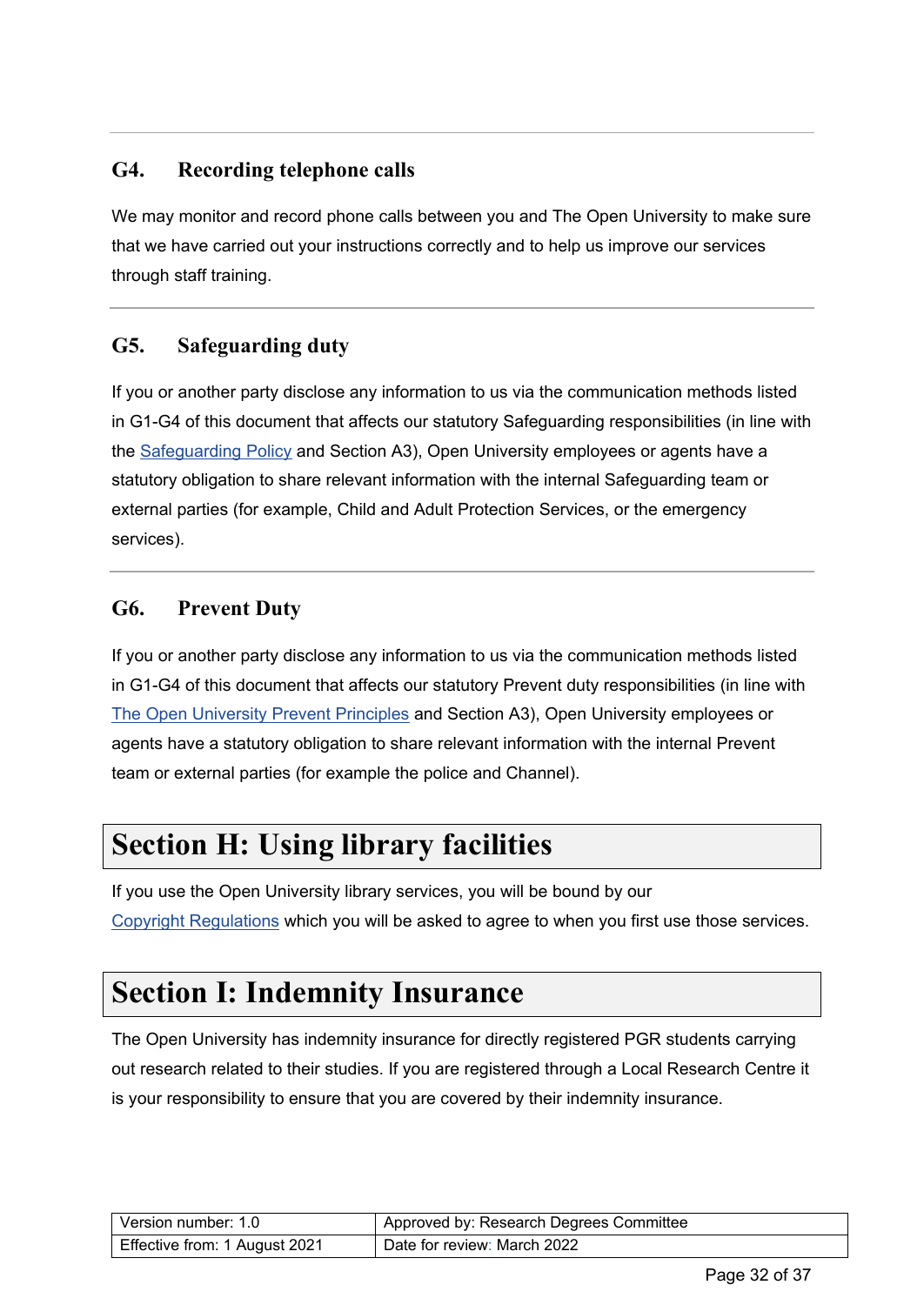# <span id="page-32-0"></span>**Glossary of terms**

### **Conferred**

Is when the award of the qualification has been formally ratified at a meeting of congregation (Council and Senate), following which the formal certificate is issued.

### **Declared Qualification**

Is a declared qualification that you have told us that you are studying towards.

### **Postgraduate Research Student (PGR)**

Is a student who is registered for a post graduate research degree.

#### **Registration**

Is the process by which you become a student of the University. Subject to these conditions you may register for a qualification.

### **Registered Qualification**

Is a qualification that you have formally registered to study.

#### **Registration Process**

Is the process by which your registration with The Open University is finalised. It requires the presentation in person of original or certified copies of all of the documentations required as detailed in your offer letter.

#### **Us**

Refers to The Open University.

| l Version number: 1.0         | Approved by: Research Degrees Committee |
|-------------------------------|-----------------------------------------|
| Effective from: 1 August 2021 | Date for review: March 2022             |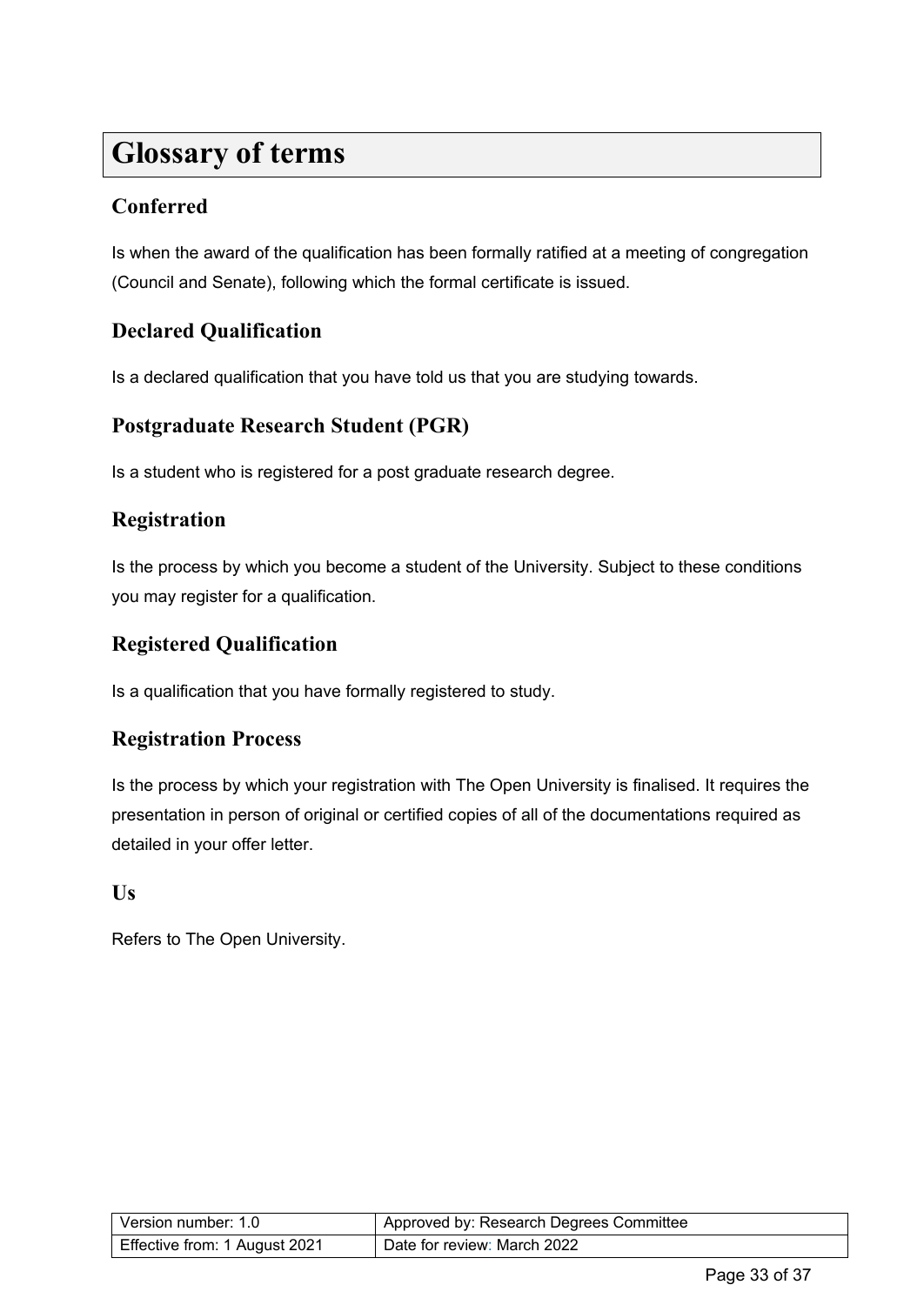# <span id="page-33-0"></span>**Further clarification**

For more information about registration, fees or to change or cancel your studies, please contact:

#### <span id="page-33-2"></span>**Research Degrees Team**

The Open University Walton Hall Milton Keynes MK7 6AA [www.open.ac.uk](http://www.open.ac.uk/)

Phone +44 (0)1908 653 806 Email: [research-degrees-office@open.ac.uk](mailto:research-degrees-office@open.ac.uk)

# <span id="page-33-1"></span>**Alternative format**

<span id="page-33-3"></span>If you require this document in an alternative format, please contact the Student Support Team via<http://www.open.ac.uk/contact/> (phone +44 (0)300 303 5303), or your dedicated Student Support Team via StudentHome if you are a current Open University student. (Research Degrees Team are to be contacted for requests relating to postgraduate research student policies via [research-degrees-office@open.ac.uk\)](mailto:research-degrees-office@open.ac.uk).

| l Version number: 1.0_        | Approved by: Research Degrees Committee |
|-------------------------------|-----------------------------------------|
| Effective from: 1 August 2021 | Date for review: March 2022             |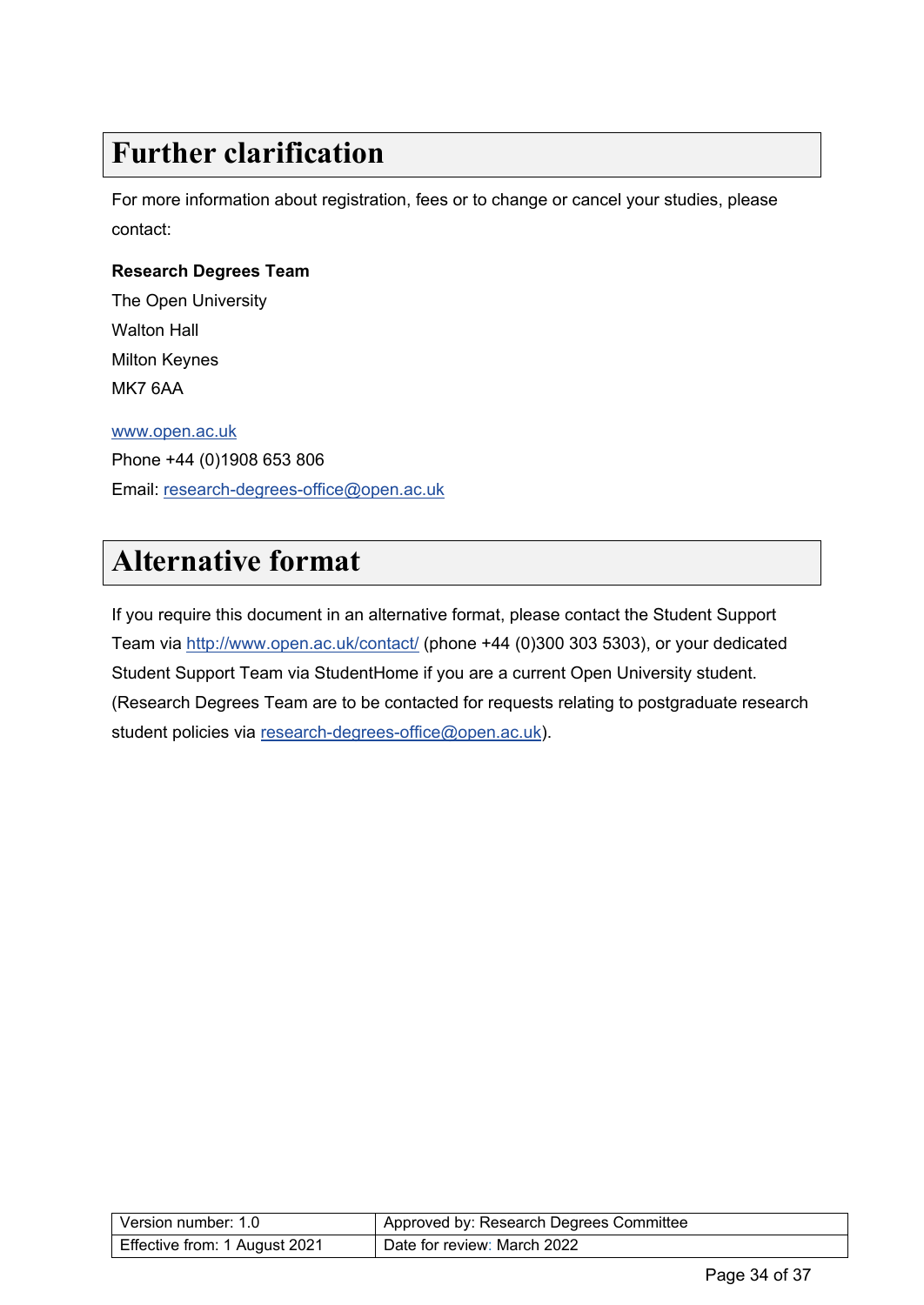# <span id="page-34-0"></span>**Appendix**

### <span id="page-34-1"></span>**Ap 1. Disclosure of legal restrictions and conditions**

Ap 1.1 If you have a criminal conviction, you are not required to disclose this in order to study at The Open University. However, Students who are currently, or become subject to an order, restriction or arrangement imposed by a court or by an authorised body must make us aware immediately of any conditions which may prevent them from fully engaging with their course and the wider University community.

This includes, but is not limited to, one or more of the offences listed below:

- i. Offences listed in the Sex Offences Act 2003 (in the United Kingdom; or equivalent Act for outside of the United Kingdom);
- ii. Any kind of violence including (but not limited to) threatening behaviour, offences concerning the intention to harm, or offences which resulted in actual bodily harm;
- iii. Offences listed in the Terrorism Act 2006 (in the United Kingdom; or equivalent Act for outside of the United Kingdom);
- iv. The unlawful supply of controlled drugs or substances where the conviction concerns commercial drug dealing or trafficking;
- v. Offences involving, weapons, firearms, crossbows and knives;
- vi. Offences involving arson;
- vii. Fraud.

#### <span id="page-34-2"></span>**Ap 2. Failure to disclose legal restrictions and conditions**

Ap 2.1 The Open University will regard a failure to disclose any legal restrictions and conditions that you are currently subject to or become subject to during the course of study as a very serious matter and may decide to take further action under the [Code of Practice for Student Discipline.](https://help.open.ac.uk/documents/policies/code-of-practice-student-discipline)

| Version number: 1.0           | Approved by: Research Degrees Committee |
|-------------------------------|-----------------------------------------|
| Effective from: 1 August 2021 | Date for review: March 2022             |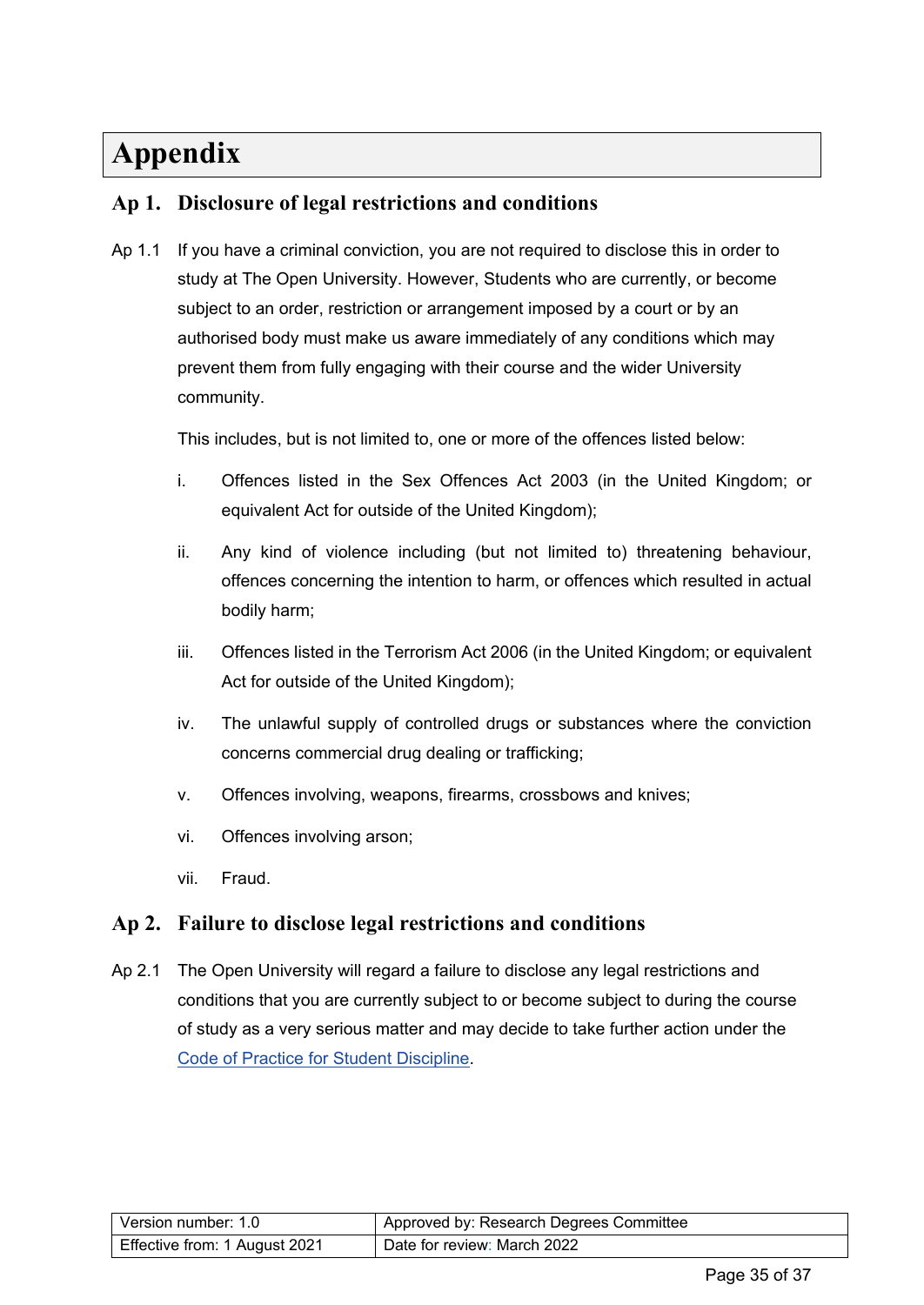#### <span id="page-35-0"></span>**Ap 3. Data protection**

- Ap 3.1 All records and correspondence relating to your disclosure will be securely stored in accordance with The Open University's [Student Privacy Notice](https://help.open.ac.uk/documents/policies/privacy-notice) (and [Supplementary](https://help.open.ac.uk/documents/policies/privacy-notice)  [Privacy Notices](https://help.open.ac.uk/documents/policies/privacy-notice) if relevant to your circumstance).
- Ap 3.2 Any disclosure to utilise a service (e.g. careers advice) is dealt with confidentially, and you will only be asked for the information relevant to the service you require.
- Ap 3.3 Your consent will always be obtained before seeking further information about any disclosure from third parties.

#### <span id="page-35-1"></span>**Ap 4. Additional conditions for Students who are in prison**

The following additional Conditions of Registration are applicable to Students who are in prison.

- Ap 4.1 If you are prisoner in England or Wales the Registration Agreement is subject to the Prison Services Instruction PSI 32/2012 (Open University, Higher Education and Distance Learning) or any other Prison Services Instruction which replaces, amends or supplements it. If you become a prisoner while you are registered for a qualification or enrolled for a module, this agreement will become subject to that Instruction from the date on which you are imprisoned. You may not register for a qualification or enrol for modules or remain registered for a qualification or enrolled for modules except as permitted under the Instruction currently in force. Details of qualifications and modules that are available for study by prisoners under the Instruction will be provided in The [Open University Guide for Learners in Secure](http://www.open.ac.uk/secure-environments/overview/our-curriculum)  [Environments.](http://www.open.ac.uk/secure-environments/overview/our-curriculum)
- Ap 4.2 If you are a prisoner in Scotland an application to register for a qualification or enrol for modules will only be accepted if made under the Scottish Prison Service Higher Education Access Scheme and this Registration Agreement is subject to the terms of that Scheme. If you become a prisoner while you are registered for a qualification or enrolled for a module this agreement will become subject to that Scheme from the date on which you are imprisoned. You may not register for a qualification or enrol for modules or remain registered for a qualification or enrolled for modules except as permitted under the Scheme currently in force.

| Version number: 1.0           | Approved by: Research Degrees Committee |
|-------------------------------|-----------------------------------------|
| Effective from: 1 August 2021 | Date for review: March 2022             |